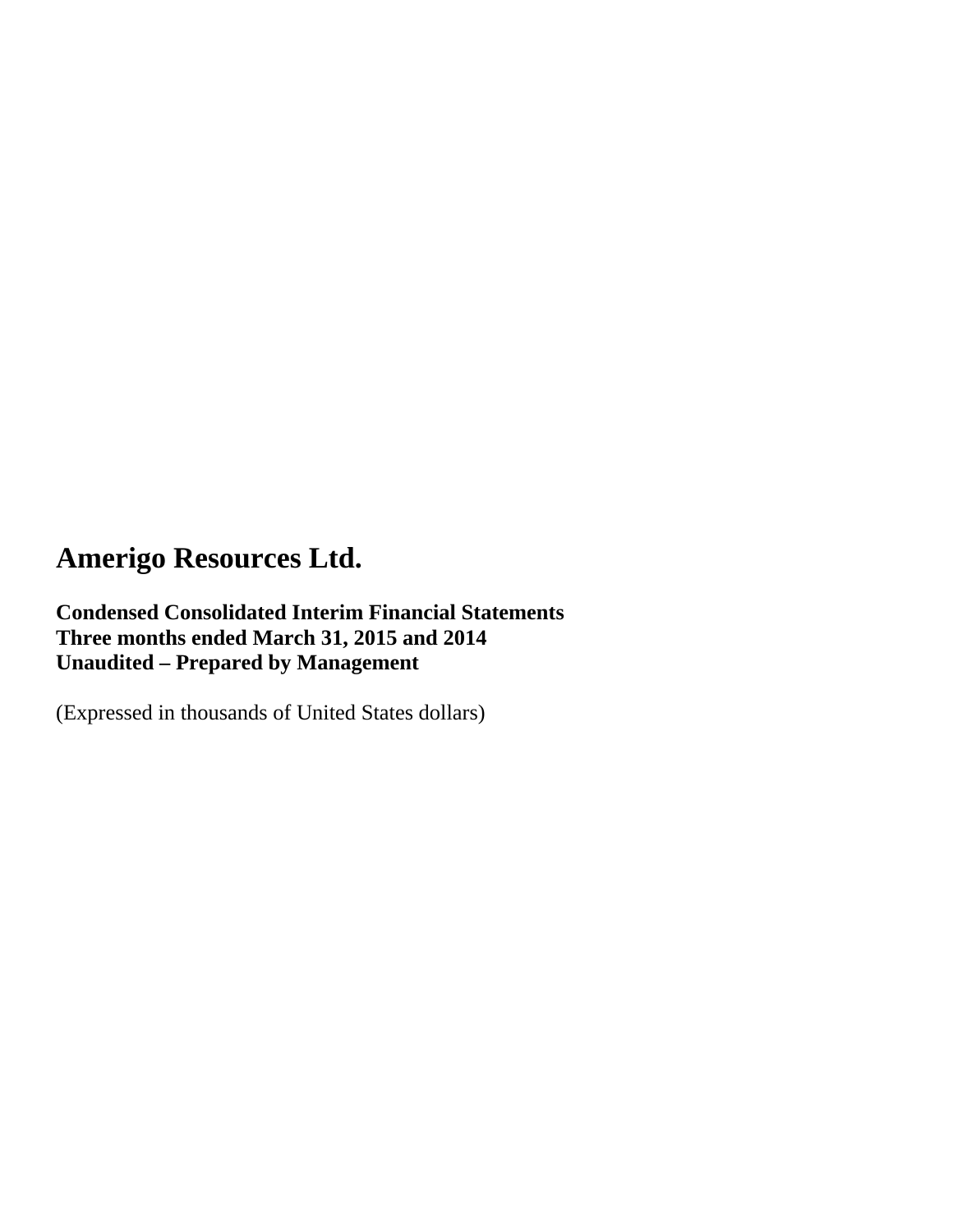Condensed Consolidated Interim Statements of Financial Position - Unaudited

#### (expressed in thousands of U.S. dollars)

|                                      |                  | March 31, | December 31, |
|--------------------------------------|------------------|-----------|--------------|
|                                      |                  | 2015      | 2014         |
|                                      | <b>Notes</b>     | \$        | \$           |
| <b>Assets</b>                        |                  |           |              |
| <b>Current assets</b>                |                  |           |              |
| Cash and cash equivalents            | 14(c)            | 14,177    | 18,308       |
| Trade and other receivables          |                  | 14,747    | 10,917       |
| Prepaid expenses                     | 7(a), 8          | 2,569     | 614          |
| Inventories                          | $\overline{4}$   | 8,683     | 8,706        |
| Deferred income tax asset            |                  | 42        | 37           |
|                                      |                  | 40,218    | 38,582       |
| <b>Non-current assets</b>            |                  |           |              |
| Investments                          | 5                | 1,592     | 2,011        |
| Property, plant and equipment        | 3, 6             | 142,567   | 133,359      |
| Intangible assets                    |                  | 5,166     | 5,222        |
| Other non-current assets             |                  | 972       | 981          |
| <b>Total assets</b>                  |                  | 190,515   | 180,155      |
| <b>Liabilities</b>                   |                  |           |              |
| <b>Current liabilities</b>           |                  |           |              |
| Trade and other payables             |                  | 18,288    | 17,882       |
| El Teniente royalties payable        | $\overline{2}$   | 4,310     | 16,920       |
| Current portion of borrowings        | 7                | 974       |              |
| Current income tax liabilities       |                  | 327       | 112          |
| Royalties to related parties         | 3, 9             | 993       | 863          |
|                                      |                  | 24,892    | 35,777       |
| <b>Non-current liabilities</b>       |                  |           |              |
| Severance provisions                 | 3                | 1,350     | 1,341        |
| <b>Borrowings</b>                    | $\boldsymbol{7}$ | 22,620    |              |
| Interest rate swap                   | 8                | 955       |              |
| Royalties to related parties         | 3, 9             | 11,043    | 10,096       |
| Deferred income tax liability        |                  | 22,041    | 21,391       |
| Other non-current liabilities        |                  | 55        | 57           |
| <b>Total liabilities</b>             |                  | 82,956    | 68,662       |
| <b>Equity</b>                        | 10               |           |              |
| Share Capital                        |                  | 78,057    | 78,057       |
| Other reserves                       |                  | 7,141     | 7,088        |
| Retained earnings                    |                  | 24,710    | 28,773       |
| Accumulated other comprehensive loss |                  | (2,349)   | (2, 425)     |
| Total equity                         |                  | 107,559   | 111,493      |
| <b>Total equity and liabilities</b>  |                  | 190,515   | 180,155      |
| <b>Commitments</b>                   | 16               |           |              |

The accompanying notes are an integral part of these interim condensed consolidated financial statements.

**Approved by the Board of Directors** "Robert Gayton" "George Ireland" Director Director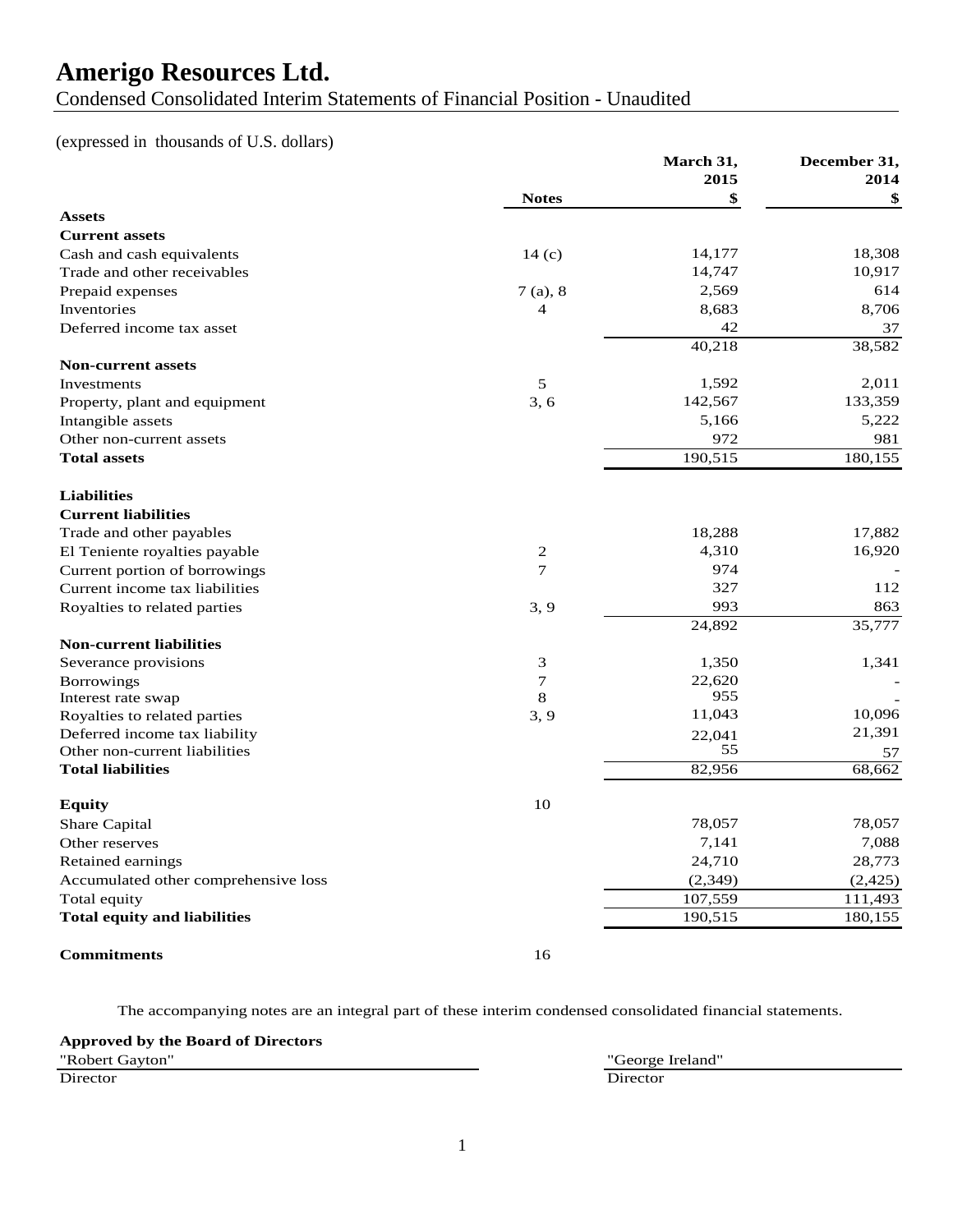Condensed Consolidated Interim Statements of Comprehensive Loss - Unaudited

(expressed in thousands of U.S. dollars)

|                                                                  | Three months ended March 31, |             |             |
|------------------------------------------------------------------|------------------------------|-------------|-------------|
|                                                                  | <b>Notes</b>                 | 2015        | 2014        |
|                                                                  |                              | \$          | \$          |
| <b>Revenue</b>                                                   | 12                           | 17,656      | 32,370      |
| <b>Tolling and production costs</b>                              | 13(a)                        | 18,970      | 31,706      |
| Gross (loss) profit                                              |                              | (1, 314)    | 664         |
| Other expenses                                                   |                              |             |             |
| General and administration                                       | 13(b)                        | 2,152       | 1,002       |
| Other expenses (gains)                                           | 13 <sub>(c)</sub>            | 465         | (277)       |
|                                                                  |                              | 2,617       | 725         |
| <b>Operating loss</b>                                            |                              | (3,931)     | (61)        |
| Finance expense                                                  | 13(d)                        | 430         | 149         |
|                                                                  |                              | 430         | 149         |
| Loss before tax                                                  |                              | (4,361)     | (210)       |
| Income tax (recovery) expense                                    |                              | (298)       | 179         |
| <b>Net loss</b>                                                  |                              | (4,063)     | (389)       |
| Other comprehensive income (loss), net of tax                    |                              |             |             |
| Items that may be reclassified subsequently to net income (loss) |                              |             |             |
| Cumulative translation adjustment                                |                              | 466         | 168         |
| Unrealized losses on investments                                 | 5                            | (377)       | (111)       |
| Severance provision                                              |                              | (13)        | (179)       |
| Other comprehensive income (loss), net of tax                    |                              | 76          | (122)       |
| <b>Comprehensive loss</b>                                        |                              | (3,987)     | (511)       |
| Weighted average number of shares                                |                              |             |             |
| outstanding, basic                                               |                              | 173,610,629 | 172,432,038 |
| Weighted average number of shares                                |                              |             |             |
| outstanding, diluted                                             |                              | 173,610,629 | 172,432,038 |
| Loss per share                                                   |                              |             |             |
| <b>Basic</b>                                                     |                              | (0.02)      |             |
| Diluted                                                          |                              | (0.02)      |             |

The accompanying notes are an integral part of these interim condensed consolidated financial statements.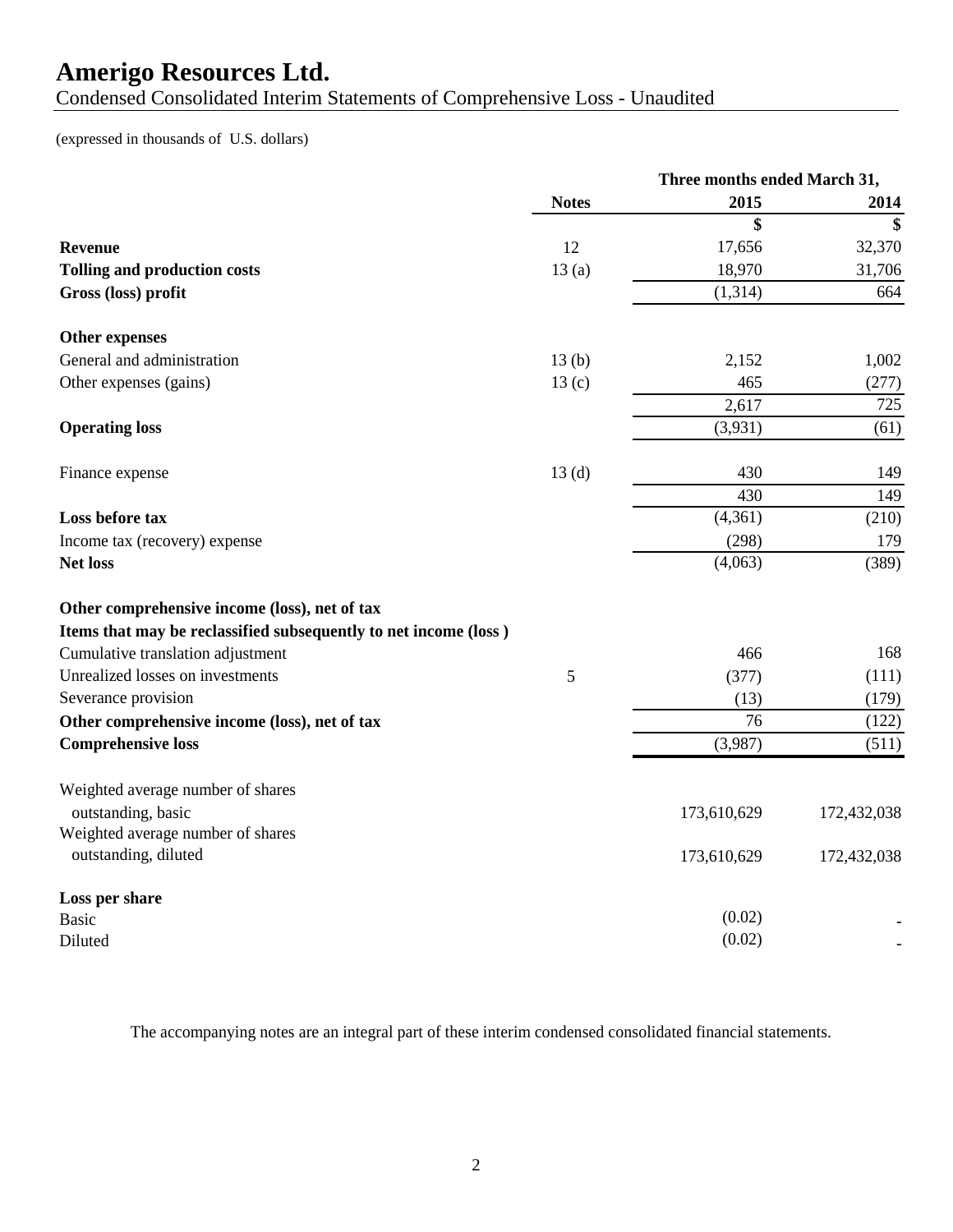Condensed Consolidated Interim Statements of Cash Flows - Unaudited

(expressed in thousands of U.S. dollars)

|                                                       | Three months ended March 31, |         |
|-------------------------------------------------------|------------------------------|---------|
|                                                       | 2015                         | 2014    |
|                                                       | \$                           | \$      |
| <b>Cash flows from operating activities</b>           |                              |         |
| Net loss                                              | (4,063)                      | (389)   |
| Adjustment for items not affecting cash:              |                              |         |
| Depreciation and amortization                         | 1,681                        | 4,738   |
| Changes in fair value of royalties to related parties | 1,096                        | (106)   |
| Impairment charges                                    | 849                          |         |
| Accretion                                             |                              | 94      |
| Unrealized foreign exchange expense                   | 924                          | 273     |
| Deferred income tax expense (recovery)                | 644                          | (114)   |
| Share-based payments                                  | 53                           |         |
| Other                                                 | 2                            | 7       |
|                                                       | 1,186                        | 4,503   |
| Changes in non-cash working capital                   |                              |         |
| Trade, other receivables and advances                 | (3,415)                      | (1,642) |
| Inventories                                           | (809)                        | 941     |
| Trade and other payables                              | (1, 469)                     | (1,697) |
| El Teniente royalty payables                          | (12,610)                     | (3,807) |
| Net cash from operating activities                    | (17, 117)                    | (1,702) |
| <b>Cash flows from investing activities</b>           |                              |         |
| Purchase of plant and equipment                       | (8,713)                      | (3,402) |
| Net cash from investing activities                    | (8,713)                      | (3,402) |
| <b>Cash flows from financing activities</b>           |                              |         |
| Proceeds from borrowings, net of transaction costs    | 22,113                       |         |
| Exercise of share purchase options                    |                              | 98      |
| Net cash from financing activities                    | 22,113                       | 98      |
| Net decrease in cash and cash equivalents             | (3,717)                      | (5,006) |
| Effect of exchange rate changes on cash               | (414)                        |         |
| Cash and cash equivalents - Beginning of period       | 18,308                       | 13,148  |
| Cash and cash equivalents - End of period             | 14,177                       | 8,142   |
|                                                       |                              |         |

**Supplementary cash flow information (Note 14)**

The accompanying notes are an integral part of these interim condensed consolidated financial statements.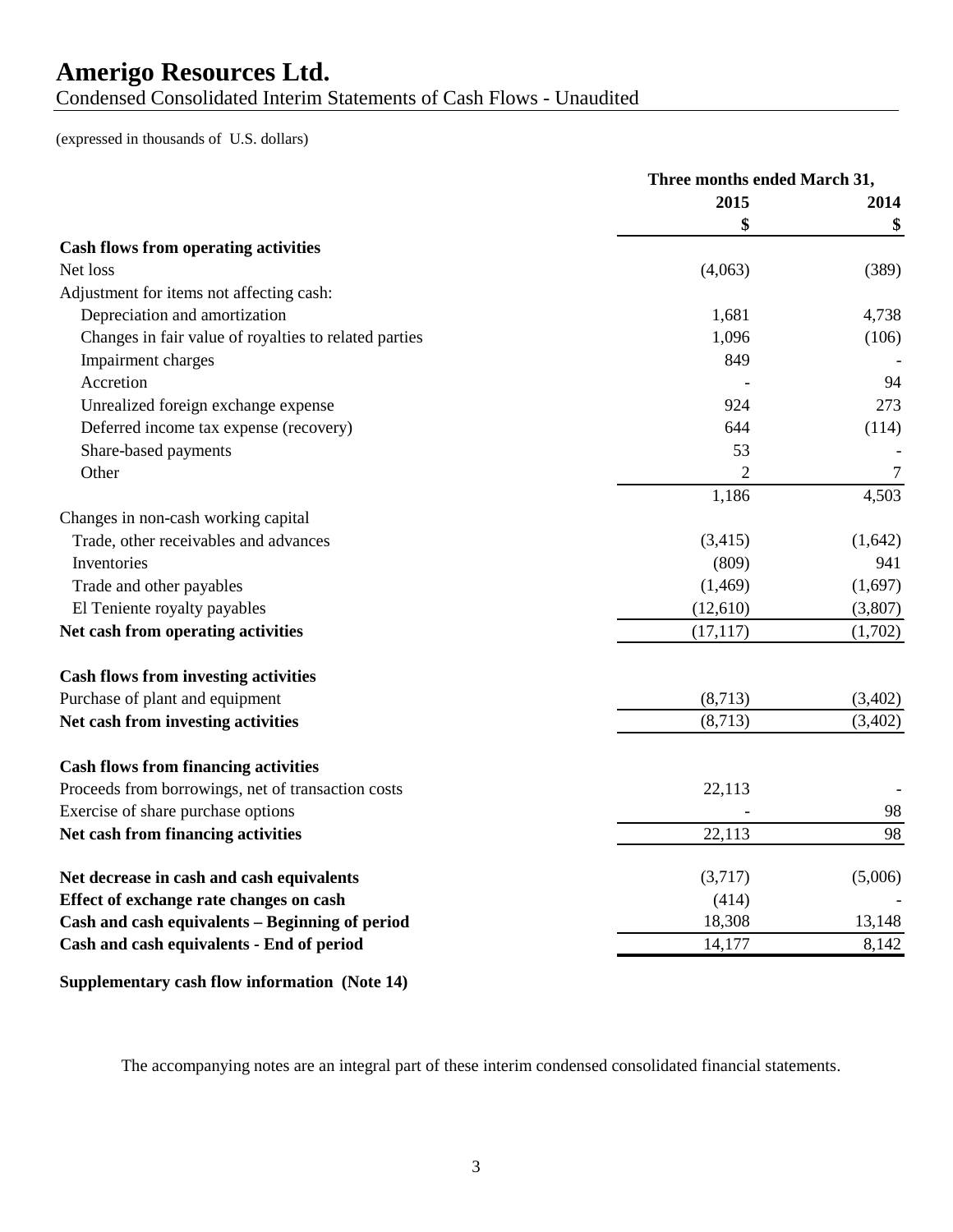Condensed Consolidated Interim Statements of Changes in Equity - Unaudited

#### (expressed in thousands of U.S. dollars)

|                                       | Share capital       |        |                          |                                |                             |                     |
|---------------------------------------|---------------------|--------|--------------------------|--------------------------------|-----------------------------|---------------------|
|                                       |                     | Amount | <b>Other</b><br>reserves | <b>Accumulated</b><br>other    | <b>Retained</b><br>earnings | <b>Total equity</b> |
|                                       | Number of<br>shares |        |                          | comprehensive<br>(loss) income |                             |                     |
|                                       |                     | \$     | \$                       | \$                             | \$                          | \$                  |
| Balance January 1, 2014               | 172,290,344         | 77,514 | 6,577                    | (1,827)                        | 39,475                      | 121,739             |
| Exercise of share purchase options    | 350,000             | 131    | (33)                     |                                |                             | 98                  |
| Provision for compensation            |                     |        |                          |                                |                             |                     |
| to be settled with shares             |                     |        | 202                      |                                |                             | 202                 |
| Cumulative translation adjustment     |                     |        |                          | 168                            |                             | 168                 |
| Unrealized losses on investments      |                     |        |                          | (111)                          |                             | (111)               |
| Severance provision                   |                     |        |                          | (179)                          |                             | (179)               |
| Net loss                              |                     |        |                          |                                | (389)                       | (389)               |
| Balance March 31, 2014                | 172,640,344         | 77,645 | 6,746                    | (1,949)                        | 39,086                      | 121,528             |
| Share-based payments                  |                     |        | 597                      |                                |                             | 597                 |
| Exercise of share purchase options    | 550,000             | 210    | (53)                     |                                |                             | 157                 |
| Compensation settled with shares      | 462,500             | 202    | (202)                    |                                |                             |                     |
| Cancellation of shares held in escrow | (42, 215)           |        |                          |                                |                             |                     |
| Cumulative translation adjustment     |                     |        |                          | 231                            |                             | 231                 |
| Unrealized losses on investments      |                     |        |                          | (806)                          |                             | (806)               |
| Severance provision                   |                     |        |                          | 99                             |                             | 99                  |
| Net loss                              |                     |        |                          |                                | (10, 313)                   | (10, 313)           |
| Balance December 31, 2014             | 173,610,629         | 78,057 | 7,088                    | (2, 425)                       | 28,773                      | 111,493             |
| Balance January 1, 2015               | 173,610,629         | 78,057 | 7,088                    | (2, 425)                       | 28,773                      | 111,493             |
| Share-based payments                  |                     |        | 53                       |                                |                             | 53                  |
| Cumulative translation adjustment     |                     |        |                          | 466                            |                             | 466                 |
| Unrealized losses on investments      |                     |        |                          | (377)                          |                             | (377)               |
| Severance provision                   |                     |        |                          | (13)                           |                             | (13)                |
| Net loss                              |                     |        |                          |                                | (4,063)                     | (4,063)             |
| Balance March 31, 2015                | 173,610,629         | 78,057 | 7,141                    | (2, 349)                       | 24,710                      | 107,559             |

The accompanying notes are an integral part of these interim condensed consolidated financial statements.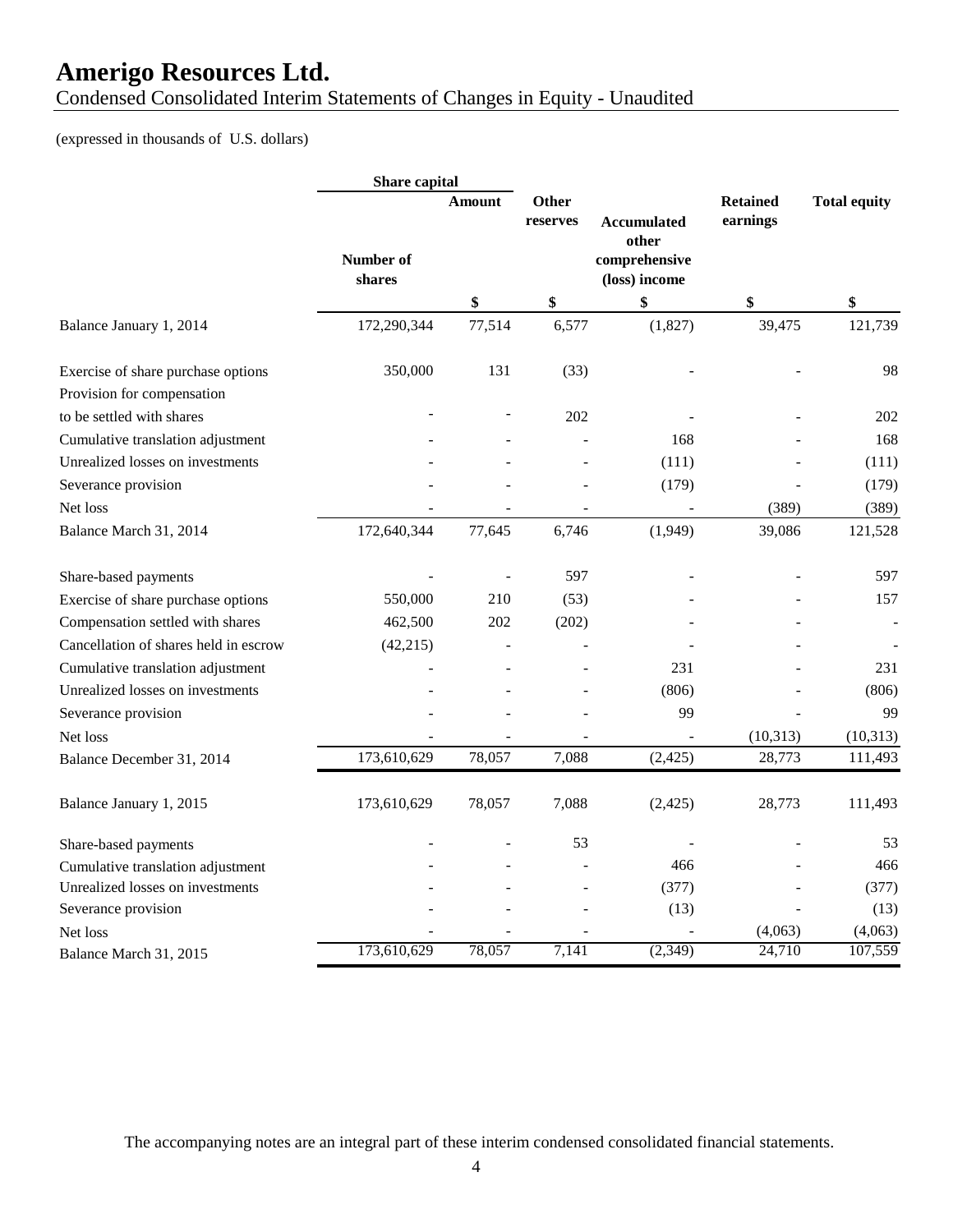Notes to the Condensed Consolidated Interim Financial Statements - Unaudited March 31, 2015

(tabular information expressed in thousands of U.S. dollars)

#### **1) REPORTING ENTITY AND BASIS OF PRESENTATION**

a) Reporting entity

Amerigo Resources Ltd. ("Amerigo" or the "Company") is a company domiciled in Canada and its shares are listed for trading on the Toronto Stock Exchange ("TSX") and the OTCQX stock exchange in the United States. These condensed consolidated financial statements ("interim financial statements") of the Company as at and for the three months ended March 31, 2015 ("Q1-2015") include the accounts of the Company and its subsidiaries (collectively the "Group").

The Group is principally engaged in the production of copper and molybdenum concentrates through its operating subsidiary Minera Valle Central S.A. ("MVC"), pursuant to a long-term contractual relationship with the El Teniente Division ("DET") of Corporación Nacional del Cobre de Chile ("Codelco") (Note 2).

b) Statement of compliance

These interim financial statements have been prepared in accordance with International Financial Reporting Standards ("IFRS") as issued by the International Accounting Standards Board ("IASB") applicable to the preparation of interim financial statements, including IAS 34, Interim Financial Reporting. These interim financial statements do not include all the information required for a complete set of IFRS statements. However, selected notes are included to explain events and transactions that are significant to an understanding of the changes in the Company's financial position and performance since the last annual consolidated financial statements as at and for the year ended December 31, 2014.

 These interim financial statements were authorised for issue by the board of directors of the Company on May 4, 2015.

c) Significant accounting policies

These interim financial statements follow the same accounting policies and methods of application as the Company's most recent annual financial statements. Accordingly, the interim financial statements should be read in conjunction with the Company's most recent annual financial statements.

d) New IFRS pronouncements

Effective January 1, 2015, the Company adopted the new and revised IASB standards and interpretations listed below. These changes were made in accordance with the transitional provisions outlined in the respective standards and interpretations.

**Annual Improvements 2010-2012 Cycle**. In the 2010-2012 annual improvements cycle, the IASB issued amendments to four standards, including IFRS 8 - Operating segments and IAS 24 - Related party transactions. The amendments to IAS 24 (i) revise the definition of "related party" to include an entity that provides key management personnel services to the reporting entity or its parent, and (ii) clarify related disclosure requirements. The amendments to IFRS 8 require (i) disclosure of judgements made by management in aggregating segments, and (ii) a reconciliation of segment assets to the entity's assets when segment assets are reported. The amendments are effective for years beginning on or after July 1, 2014. These amendments did not have an impact on the Company's financial statements.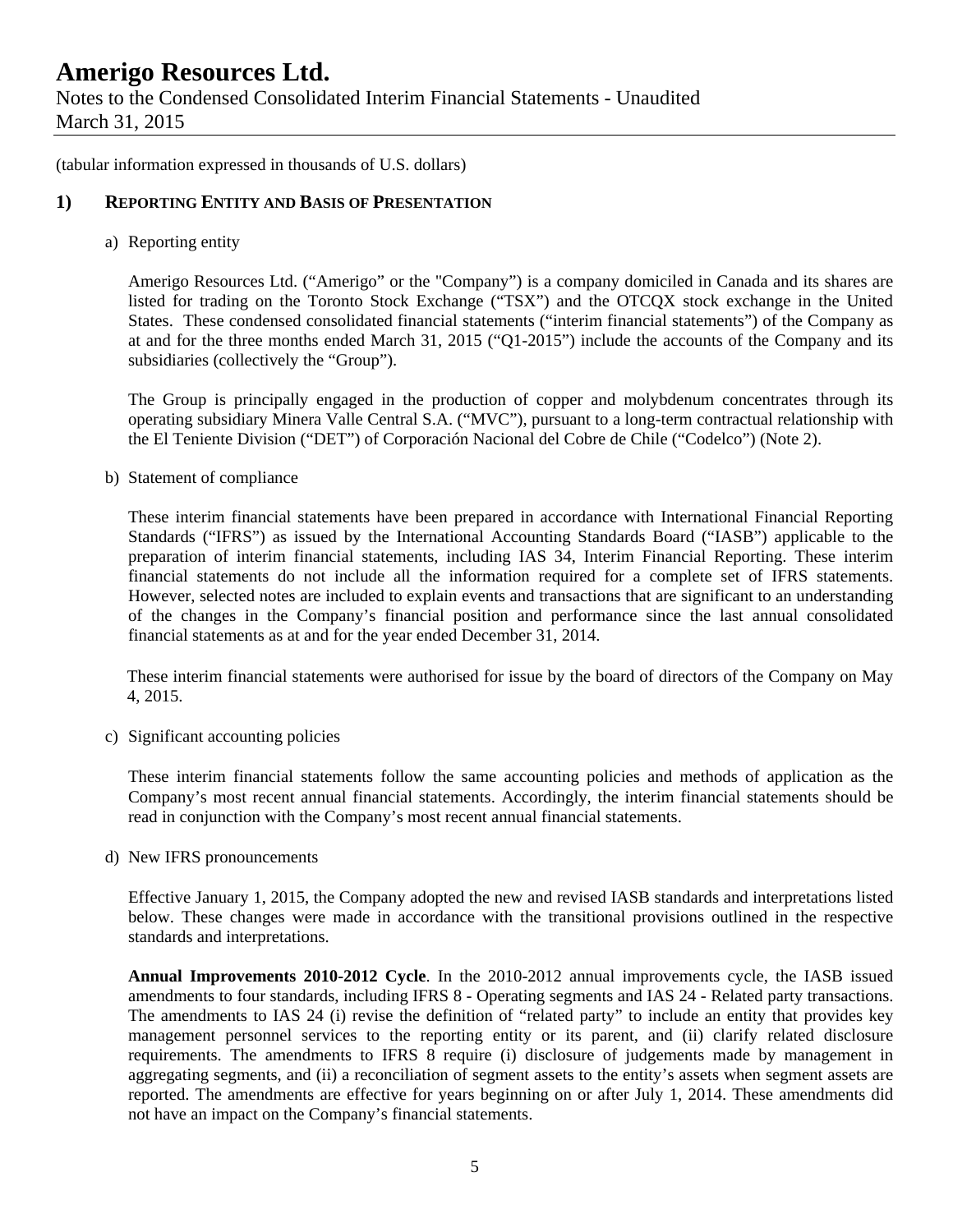(tabular information expressed in thousands of U.S. dollars)

**Annual Improvements 2011-2013 Cycle**. In the 2011-2013 annual improvements cycle, the IASB issued amendments to three standards: IFRS 3- Business combinations, IFRS 13 - Fair value measurements and IAS 40 - Investment property. The amendments are effective for years beginning on or after July 1, 2014. These amendments did not have an impact on the Company's financial statements.

Other standards, amendments and interpretations effective January 1, 2015 are not material to the Company.

A number of new standards and amendments to standards and interpretations are effective for annual periods beginning after January 1, 2015 and have not been applied in preparing these interim financial statements. None of these is expected to have a significant effect on the Company's financial statements, except as set out below:

**IFRS 9 – Financial Instruments - classification and measurement**: Addresses the classification, measurement and recognition of financial assets and financial liabilities. The complete version of IFRS 9 was issued in July 2014. It replaces the guidance in IAS 39 that relates to the classification and measurement of financial instruments. IFRS 9 retains but simplifies the mixed measurement model and establishes three primary measurement categories for financial assets: amortised cost, fair value through other comprehensive income and fair value through P&L. The standard introduces a new expected credit losses model that replaces the incurred loss impairment model used in IAS 39. For financial liabilities there were no changes to classification and measurement except for the recognition of changes in own credit risk in other comprehensive income, for liabilities designated at fair value through profit or loss. The standard is effective for accounting periods beginning on or after January 1, 2018. Early adoption is permitted. The Company has yet to assess IFRS 9's impact on its financial statements.

**IFRS 15, Revenue from Contracts with Customers ("IFRS 15"):** Deals with revenue recognition and establishes principles for reporting useful information to users of financial statements about the nature, timing and uncertainty of revenue and cash flows arising from an entity's contracts with customers. Revenue is recognized when a customer obtains control of a good or service and thus has the ability to direct the use and obtain the benefits from the good or service. The standard replaces IAS 18, Revenue, and IAS 11, Construction Contracts, and related interpretations. The standard is effective for annual periods beginning on or after January 1, 2017 and earlier application is permitted. Management is assessing the impact of IFRS 15.

There are no other IFRS or IFRIC interpretations with future effective dates that are expected to have a material impact on the Company.

#### **2) AGREEMENTS WITH CODELCO'S EL TENIENTE DIVISION**

In 1991, MVC entered into a contractual relationship with DET to process the fresh tailings from El Teniente, the world's largest underground copper mine, for a term that through several contract modifications was extended to 2021 (collectively, the "Fresh Tailings Contract"). In 2009, MVC and DET entered into an agreement to process the tailings from Colihues, one of El Teniente's historical tailings deposits (the "Colihues Contract").

On April 8, 2014 MVC and DET entered into a contract (the "Master Agreement") granting to MVC the rights to process tailings from an additional historical tailings deposit, Cauquenes, for a term to the earlier of its depletion or 2033, extending MVC's rights to process tailings from 2021 to 2037 and amending each of the Fresh Tailings Contract and the Colihues Contract.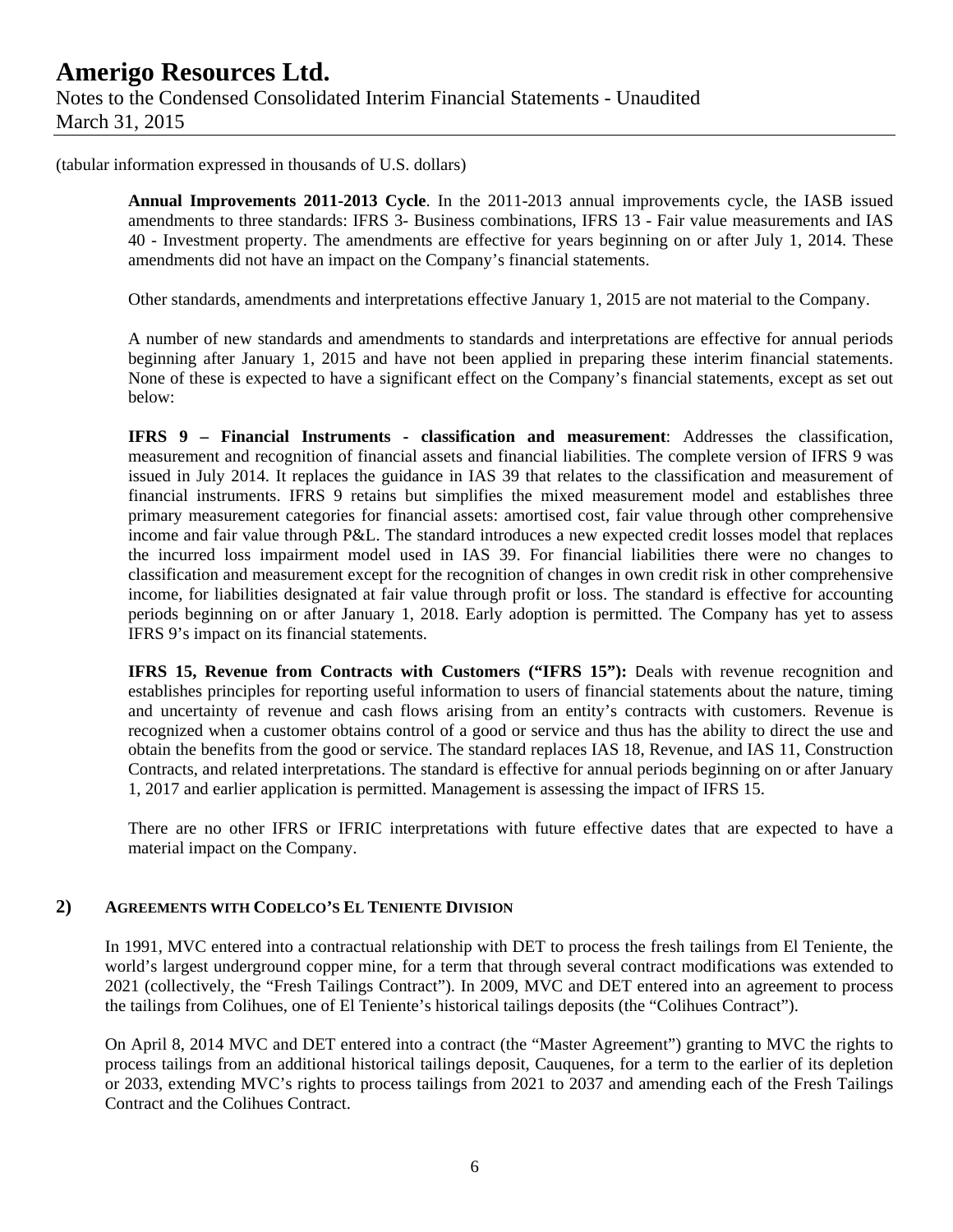(tabular information expressed in thousands of U.S. dollars)

As consideration for the rights to process fresh and historical tailings from DET, MVC has committed to pay to DET royalties based on MVC's copper and molybdenum concentrates production. Royalty payments for copper concentrates production are calculated using the London Metal Exchange ("LME") price for copper for the month of delivery of the tailings. Adjustments to the DET royalties are recorded on a monthly basis for changes in copper concentrate deliveries during the settlement period. DET royalties were recorded as a component of tolling and production costs until December 31, 2014.

Major terms of the Master Agreement include the following:

- Extension of the Fresh Tailings Contract from 2021 to 2037;
- Extension of the Colihues Contract to the earlier of its depletion or 2037;
- A sliding scale royalty to DET for copper produced from Cauquenes tailings for LME prices ranging from \$1.95/lb (16% royalty) to \$5.50/lb (39% royalty);
- Changes in the royalty payable to DET for copper produced from fresh tailings, including a change in the royalty calculation to a sliding scale for a range of LME prices from \$1.95/lb (13.5% royalty) to \$4.80/lb (28.4% royalty), elimination of exchange rate provisions that increased royalty costs, and an increase in the threshold below which no royalty is payable from \$0.80/lb to \$1.95/lb, the same minimum level as that for the Cauquenes royalty. The change in fresh tailings royalty is effective the earlier of August 1, 2015 or the date of the start of operations for the exploitation of the Cauquenes deposit;
- A global molybdenum royalty that will also be sliding scale for molybdenum prices between \$7.31/lb (9% royalty) and \$40/lb (19.7% royalty), effective at the earlier of August 1, 2015 or the date of the start of operations for the exploitation of tailings from the Cauquenes deposit. Until then, MVC will continue to pay a royalty of 10% of MVC's net revenue received from the sale of molybdenum concentrates produced from fresh tailings and 11.9% on net molybdenum revenue from Colihues tailings;
- Provisions requiring the parties to meet and review cost and royalty structures for copper production from fresh and Cauquenes tailings and for all molybdenum production in the event monthly average prices fall below \$1.95/lb for copper or \$7.31/lb for molybdenum, or exceed the upper royalty limits for copper (\$4.80/lb for fresh tailings and \$5.50/lb for Cauquenes tailings) and \$40/lb for molybdenum during 2 consecutive months, and projections indicate the permanence of such prices over time;
- Three early exit options exercisable by DET only in the event of changes unforeseen as of the date of the Master Agreement. The Company has currently judged the probabilities of DET exercising any of these early exit options as remote. A summary of the early exit options is provided in the following table: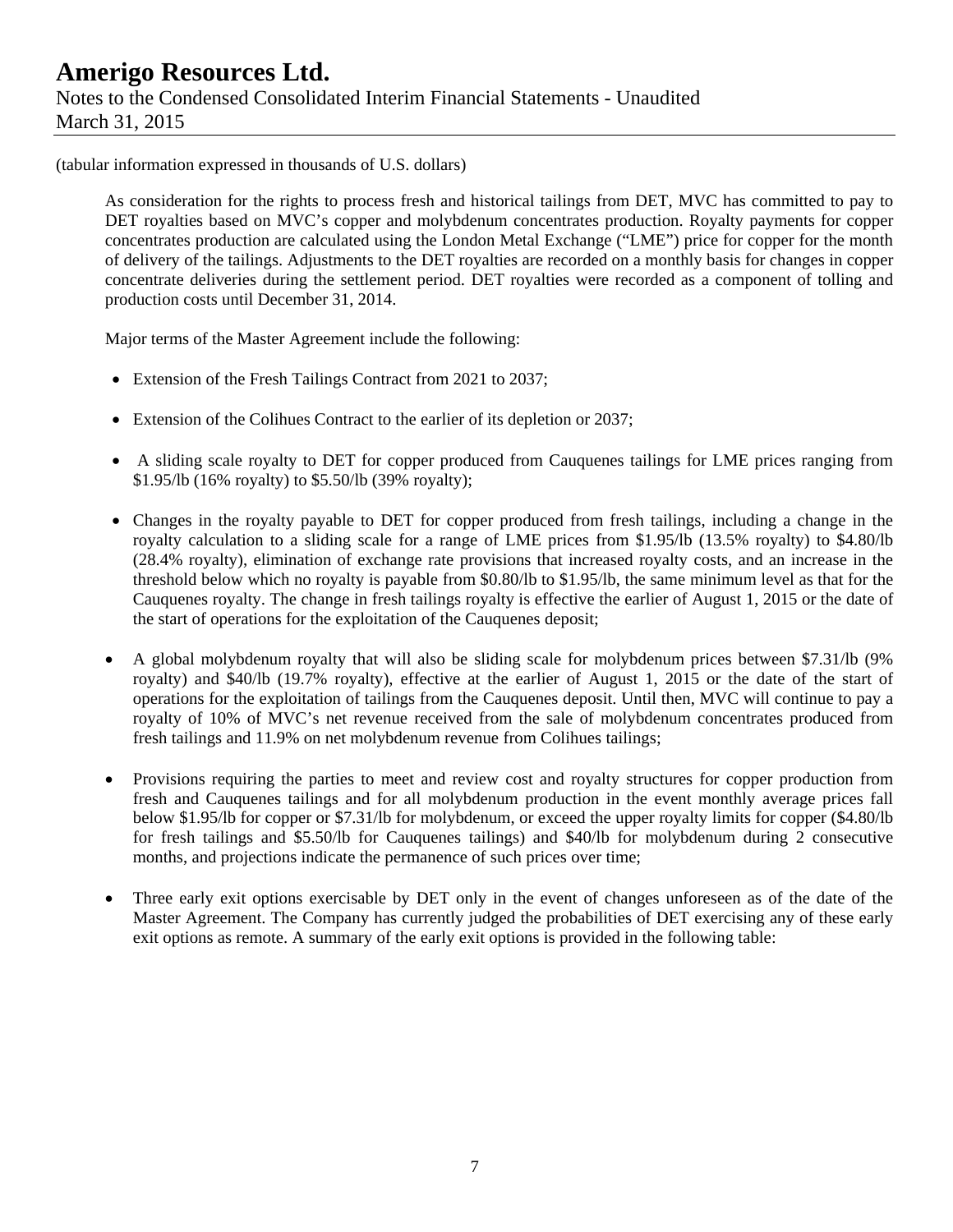### **Amerigo Resources Ltd.**  Notes to the Condensed Consolidated Interim Financial Statements - Unaudited March 31, 2015

(tabular information expressed in thousands of U.S. dollars)

| <b>Exit Option</b> | <b>Notice Date</b>                                      | <b>Termination Date</b>     | Terms of Exit                                                               | <b>Consideration to MVC</b>                                                                                          |
|--------------------|---------------------------------------------------------|-----------------------------|-----------------------------------------------------------------------------|----------------------------------------------------------------------------------------------------------------------|
|                    | Within 2021                                             | 1 year from notice<br>date  | DET would acquire 100%<br>of MVC's property, plant<br>and equipment ("PPE") | 90% of NPV of future cash flows                                                                                      |
| 2                  | Within 2024                                             | 3 years from notice<br>date | Termination of contractual<br>relationship between DET<br>and MVC           | MVC retains ownership of its<br>assets provided they are removed<br>from site within one year of the<br>termination. |
| 3                  | 2024<br>Within<br>3<br>and every<br>years<br>thereafter | date                        | 1 year from notice DET would acquire 100%<br>of MVC's PPE                   | The lesser of 80% of the NPV of<br>cash flows<br>future<br>the<br>and<br>commercial value                            |

The formula for the computation of royalties payable to DET from copper produced from Colihues tailings remains unchanged under the Master Agreement. MVC is required to pay a sliding scale royalty which is 3% for an LME price below \$0.80/lb and increases to approximately 30% at an LME price of \$4.27/lb. The parties are also required to review and potentially adjust costs and royalty structure for copper production from Colihues tailings where the LME price remains below \$1.95/lb or over \$4.27/lb for three consecutive months.

Cost and royalty adjustments for all copper and molybdenum production where prices are outside of royalty limits are to be made such that the Parties give priority to the viability of the Master Agreement and maintain the equilibrium of the benefits between the Parties.

On August 29, 2014, DET and MVC entered into a first modification to the Master Agreement, which provided for the deferral of up to \$9.1 million in royalty payments for the months of August to December, 2014, in order for MVC to expedite certain works associated with the Cauquenes expansion. The deferred amounts were subject to interest at a rate of 0.6% per month. A total of \$8.1 million was deferred during 2014, and all deferred amounts and applicable interest owing to DET were paid in full in Q1-2015.

On February 3, 2015, MVC and DET entered into a second modification to the Master Agreement dated December 31, 2014 which provides for the following:

- i) The delivery to DET of all copper concentrates produced by MVC during the period from January 1, 2015 to December 31, 2022 pursuant to a "maquila" or tolling arrangement, subject to terms and conditions similar to those contained in the concentrate sales agreement MVC had with Chile's Empresa Nacional de Minería ("Enami") to December 31, 2014.
- ii) A copper price support agreement provided by DET to assist MVC with the Cauquenes expansion in an amount of up to \$17.0 million (the "DET Facility"). MVC will draw down \$1.0 million from the DET Facility for each month during the years 2015 and 2016 in which the average final settlement copper price to MVC is less than \$2.80/lb Cu, up to the \$17.0 million maximum. The DET Facility bears interest at a rate of 0.6% per month and is subordinate to MVC's bank financing (Note 7).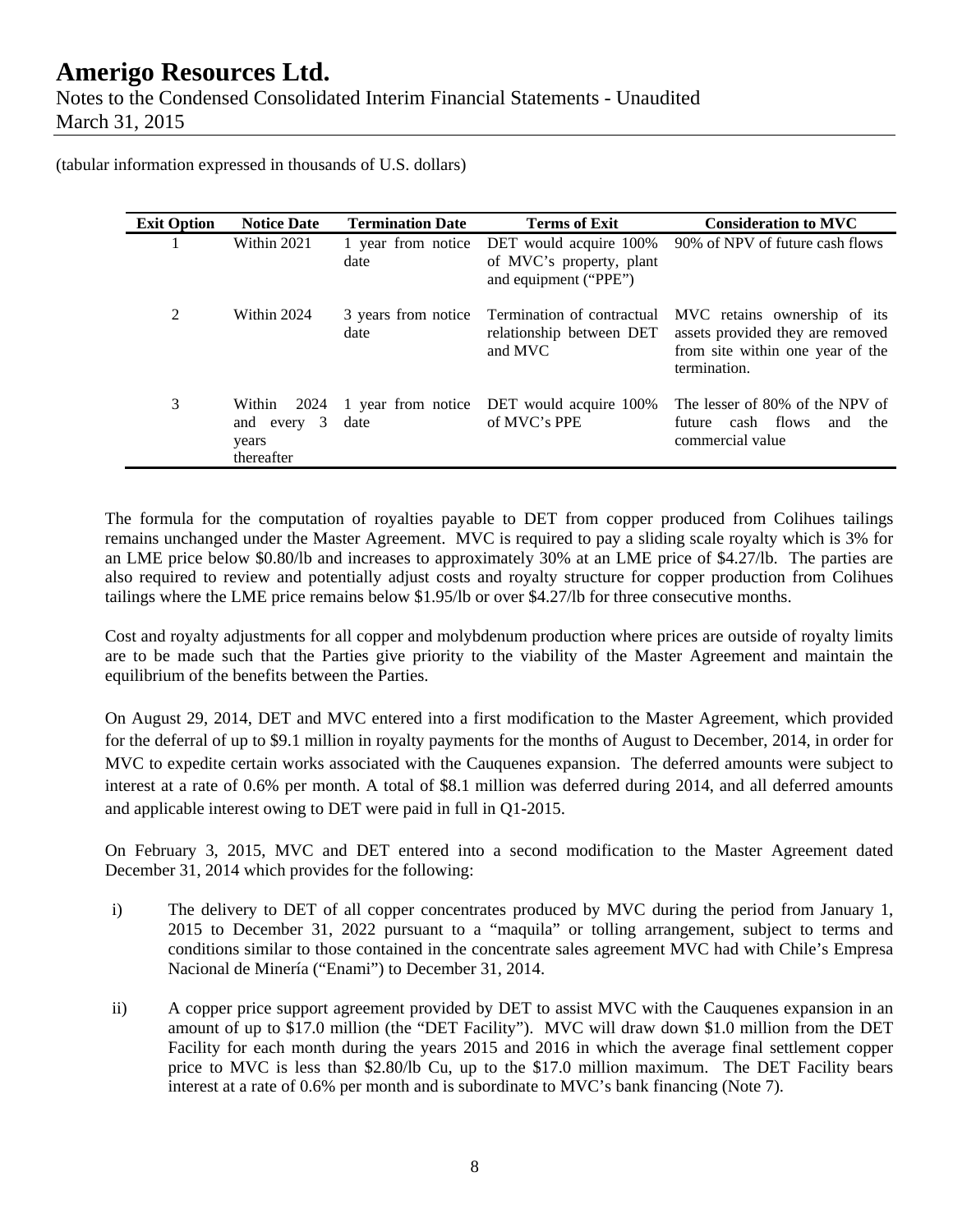### **Amerigo Resources Ltd.**  Notes to the Condensed Consolidated Interim Financial Statements - Unaudited March 31, 2015

(tabular information expressed in thousands of U.S. dollars)

As at March 31, 2015, no amounts had been drawn on the DET Facility as the first final settlement price under the current M+3 pricing terms with DET is the April 2015 LME average price, applicable to copper concentrates delivered during January 2015.

In accordance with the terms of the second modification to the Master Agreement, effective January 1, 2015, MVC's revenue for the delivery of copper concentrates to DET is recognized as a tolling fee and is reported as a component of revenue, net of royalties to DET and transportation costs (Note 12).

As at March 31, 2015, royalties payable to DET, were \$4.3 million (December 31, 2014: \$16.9 million), representing approximately three months of royalties (2014: eight months of royalties).

#### **3) CRITICAL ACCOUNTING ESTIMATES AND JUDGEMENTS**

Estimates and judgements are continually evaluated and are based on historical experience and other factors, including expectations of future events that are believed to be reasonable under the circumstances.

In preparing these consolidated financial statements, the Company makes judgements, estimates and assumptions concerning the future which will seldom equal actual results. Judgements, estimates and assumptions that could have a significant risk of causing a material adjustment to the carrying amounts of assets and liabilities within the next financial year are addressed below.

The significant estimates and judgements made by management in applying the Company's accounting policies and the key sources of estimation uncertainty were substantially the same as those that applied to the consolidated financial statements as at and for the year ended December 31, 2014.

a) Useful Life of Assets

MVC estimates the economic life of most of PPE based on their useful life, not to exceed the term of MVC's contractual relationship with DET (December 31, 2037).

b) Royalty Derivative to Related Parties

The Group has an obligation to pay royalties to certain related parties, based on a fixed payment for each pound of copper equivalent produced from El Teniente tailings by MVC (Note 9). The royalty is a derivative financial instrument measured at fair value, and the Company is required under IFRS to reassess its estimate for the royalty derivative at each reporting date based on revised production estimates.

c) Impairment of Property, Plant and Equipment

In accordance with the Company's accounting policy, each asset or cash generating unit is evaluated at each reporting date to determine whether there are any indications of impairment. If any such indication exists, a formal estimate of recoverable amount is performed and an impairment loss is recognized to the extent that the carrying amount exceeds the recoverable amount. The recoverable amount of an asset or cash generating group of assets is measured at the higher of fair value less costs to sell and value in use.

The determination of fair value less cost to sell and value in use requires management to make estimates and assumptions about expected production and sales volumes, metals prices, mine plan estimates, operating costs,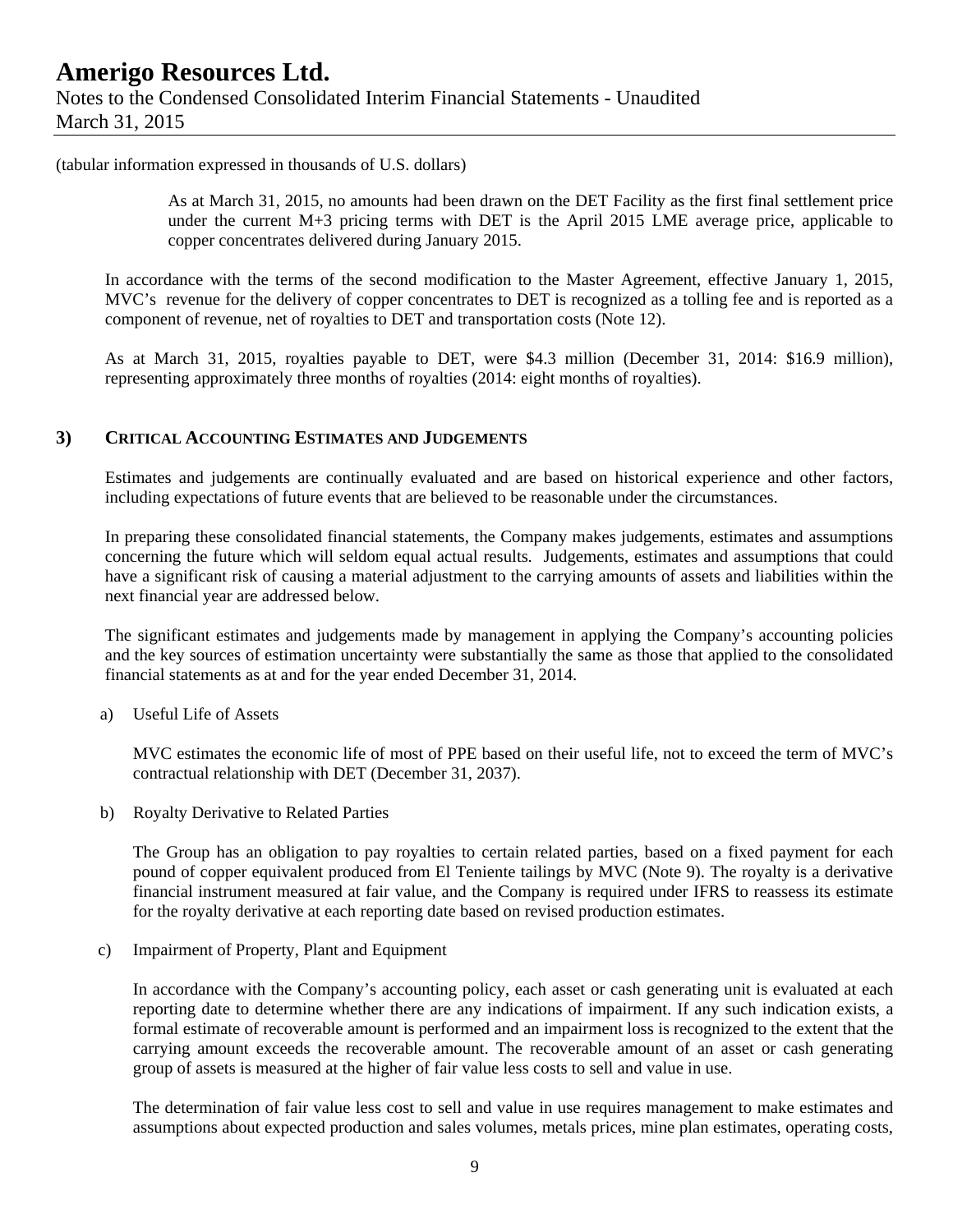#### (tabular information expressed in thousands of U.S. dollars)

mine closure and restoration costs, future capital expenditures and appropriate discount rates for future cash flows. The estimates and assumptions are subject to risk and uncertainty, and as such there is the possibility that changes in circumstances may alter these projections and impact the recoverable amount of the assets. In such circumstances, some or all of the carrying value of the assets may be further impaired or the impairment charge reduced, with the impact recorded in the statement of income.

As at March 31, 2015, management of the Company determined that the continued depressed market price for the Company's shares, resulting in market capitalization for the Company below its net asset value, constituted an impairment indicator, and completed an impairment assessment for MVC that included a determination of fair value less costs to sell.

Key assumptions incorporated in the impairment model included the following:

- Copper prices (\$/lb): 2015: \$2.91; 2016: \$2.76; 2017: \$2.65; 2018: \$2.70; 2019: \$2.80; 2020: \$3.10; 2021 to 2037: \$3.50
- Power costs (excluding benefit from self-generation): From 2015 to 2024 costs are per contractual estimates (2015: \$0.10186/kWh, 2016: \$0.10407/kWh, 2017: \$0.10916/kWh, 2018: \$0.12554/kWh; 2019: \$0.12138/kWh; 2020: \$0.11965/kWh; 2021: \$0.11999/kWh: 2022: 0.12059/kWh; 2023: \$0.12142/kWh; 2024 \$0.12209/kWh). From 2025 to 2037: estimated at \$0.1300/kWh
- Operating costs based on historical costs incurred and estimated forecasts
- Production volume and recoveries as indicated in MVC's mining plan from 2015 to 2037, including processing of fresh tailings and old tailings from the Colihues and Cauquenes deposits
- Discount rate: 9% after tax

Management's impairment evaluation did not result in the identification of an impairment loss as of March 31, 2015. Although management believes the estimates applied in this impairment assessment are reasonable, such estimates are subject to significant uncertainties and judgements. Sensitivities to changes in estimated metal prices, operating costs, particularly estimated power costs beyond MVC's current power contracts, operating results from the Cauquenes deposit that differ from current projections, and increases to estimated expansion capital costs might trigger an impairment that could be material.

d) Power Cost Assumptions

Certain components of MVC's power costs require complex calculations involving data from the Chilean National Energy Commission, the central power grid operating network and MVC's power supplier. MVC relies on the advice of external power consultants to estimate these costs, in particular in the case of newly introduced charges without historical precedent. Final costs may vary from estimated costs and any such variances are included in earnings in the period in which final costs are determined.

e) Interest rate swap

MVC has entered into an interest rate swap (Note 8) to fix the interest rate on 75% of the facility undertaken to finance the Cauquenes expansion. Estimates are made by management to determine the fair value of the interest rate swap at inception and at each reporting date.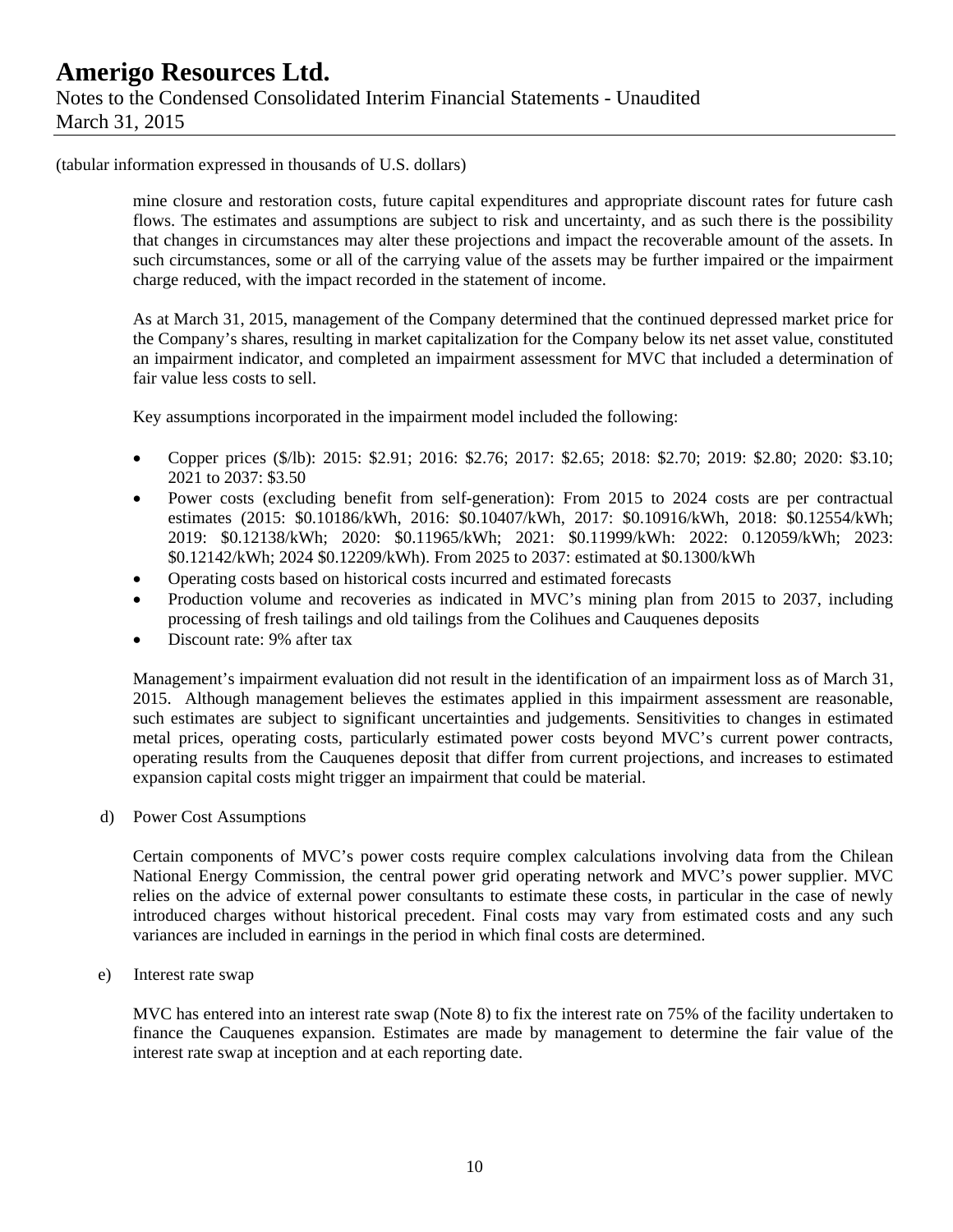Notes to the Condensed Consolidated Interim Financial Statements - Unaudited March 31, 2015

(tabular information expressed in thousands of U.S. dollars)

#### **4) INVENTORIES**

|                                              | March 31,<br>2015 | December 31,<br>2014 |
|----------------------------------------------|-------------------|----------------------|
|                                              | S                 | $\mathbf{\$}$        |
| Plant supplies and consumables               | 5,286             | 5,395                |
| Work in progress and concentrate inventories | 3,397             | 3,311                |
|                                              | 8,683             | 8,706                |

At March 31, 2015, work in progress and concentrate inventories were valued at net realizable value ("NRV") as NRV was lower than cost. MVC recorded a charge of \$603,000 in tolling and production costs as a result of the NRV adjustment. MVC then wrote-off the molybdenum in-circuit inventory which was not saleable, with a resulting additional charge of \$204,000 in tolling and production costs. The write-off followed MVC's decision to suspend the production of molybdenum concentrates in response to prevailing low market prices.

At December 31, 2014, copper and molybdenum inventories were valued at cost. During the year ended December 31, 2014, the Group recorded a charge of \$319,000 in tolling and production costs as a result of an impairment of specific plant supplies and consumables.

#### **5) INVESTMENTS**

|                          | March 31,<br>2015 | December 31,<br>2014<br>\$ |
|--------------------------|-------------------|----------------------------|
|                          | \$                |                            |
| <b>Start of period</b>   | 2,011             | 3,207                      |
| Changes in fair value    | (377)             | (917)                      |
| Impairment of investment | (42)              | (279)                      |
| <b>End of period</b>     | 1,592             | 2,011                      |

Available-for-sale financial assets include the following:

|                       | March 31,<br>2015<br>\$ | December 31,<br>2014<br>$\frac{1}{2}$ |
|-----------------------|-------------------------|---------------------------------------|
| Candente Copper Corp. | 452                     | 494                                   |
| Los Andes Copper Ltd. | 1,140                   | 1,517                                 |
|                       | 1,592                   | 2,011                                 |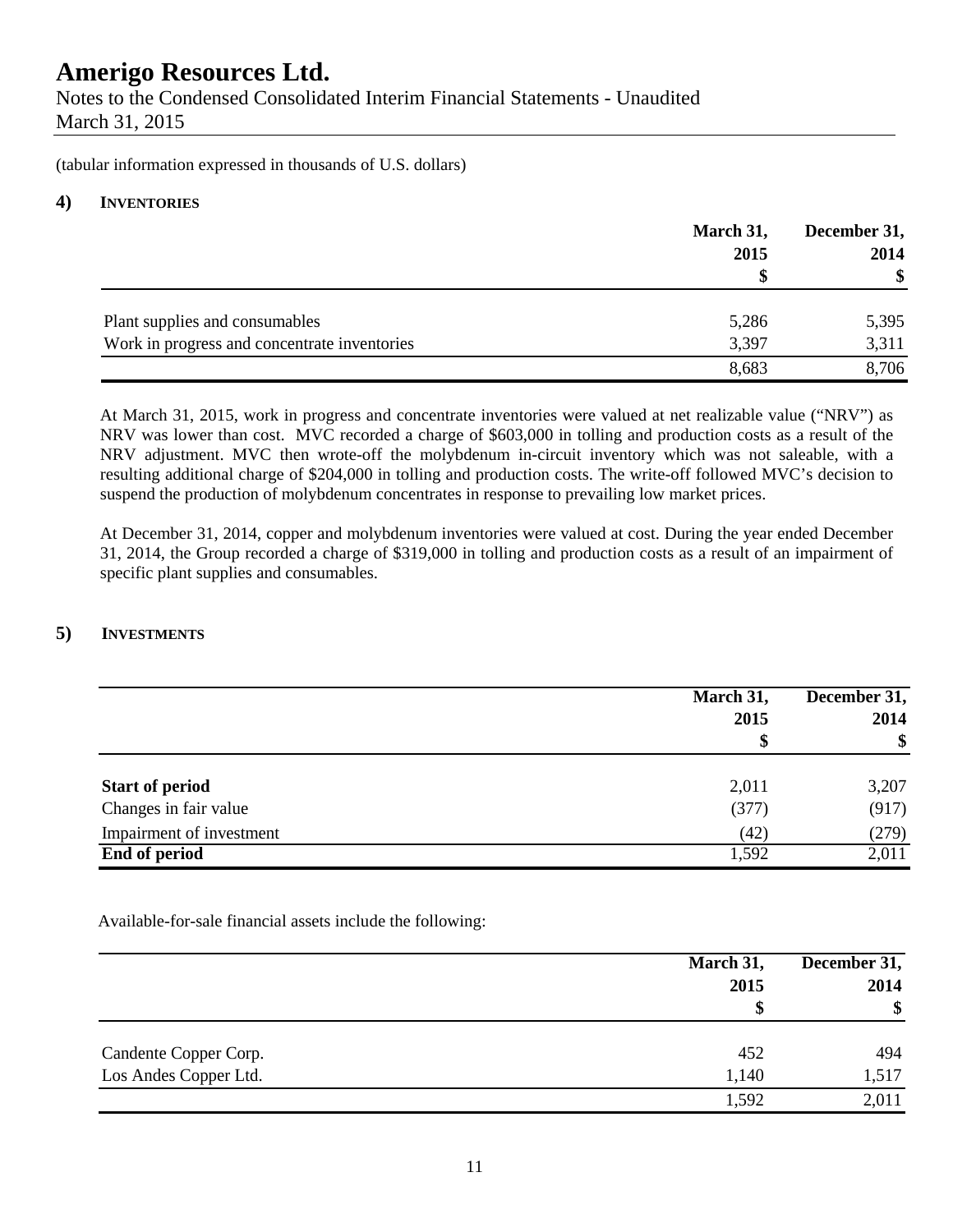### **Amerigo Resources Ltd.**  Notes to the Condensed Consolidated Interim Financial Statements - Unaudited March 31, 2015

(tabular information expressed in thousands of U.S. dollars)

- a) At March 31, 2015, Candente Copper Corp. ("Candente Copper"), a company listed on the TSX, had a closing share price of Cdn\$0.09 and the fair value of the Group's approximately 5% investment in Candente Copper was \$452,000. During Q1- 2015, the Group recorded an impairment charge of \$42,000 (three months ended March 31, 2014 ("Q1-2014"): other comprehensive loss of \$613,000) for the decline in fair value of this investment.
- b) At March 31, 2015, Los Andes Copper Ltd. ("Los Andes"), a company listed on the TSX Venture Exchange, had a closing share price of Cdn\$0.18, and the fair value of the Group's approximately 4% investment in Los Andes was \$1.1 million. During Q1-2015, the Group recorded other comprehensive loss of \$377,000 (Q1-2014: other comprehensive income of \$502,000) for the changes in the fair value of this investment.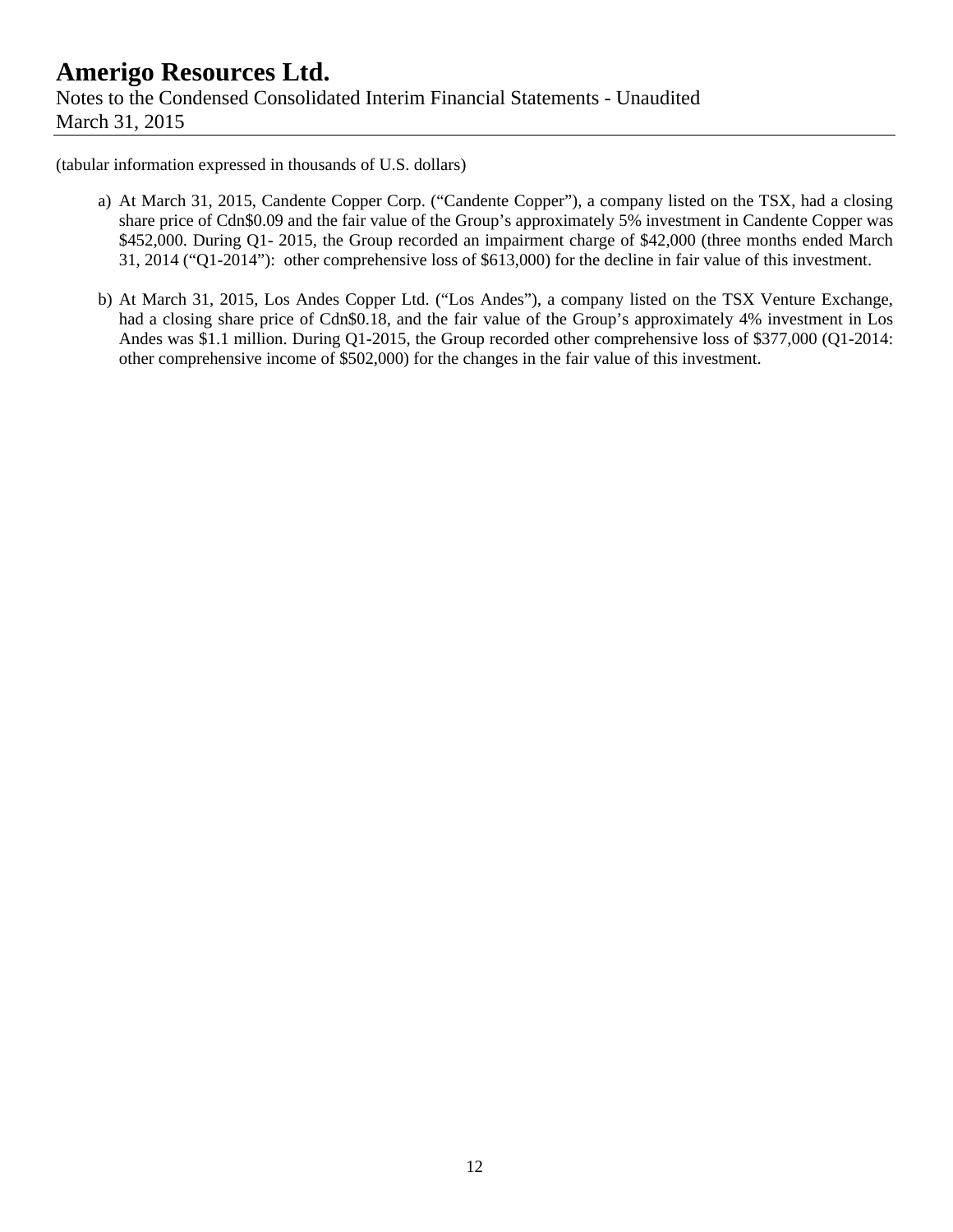Notes to the Condensed Consolidated Interim Financial Statements - Unaudited March 31, 2015

(tabular information expressed in thousands of U.S. dollars)

#### **6) PROPERTY, PLANT AND EQUIPMENT**

|                                                          | <b>Machinery</b> and |                      |              |
|----------------------------------------------------------|----------------------|----------------------|--------------|
|                                                          | <b>Plant</b> and     | <b>Equipment and</b> |              |
|                                                          | infrastructure       | other assets         | <b>Total</b> |
|                                                          | \$                   | \$                   | \$           |
|                                                          |                      |                      |              |
| Year ended December 31, 2014                             |                      |                      |              |
| Opening net book amount                                  | 92,918               | 23,683               | 116,601      |
| <b>Exchange differences</b>                              |                      | (19)                 | (19)         |
| Elimination of asset retirement obligation               | (2,213)              |                      | (2,213)      |
| Recognition of asset retirement obligation credit to PPE | (5,233)              |                      | (5,233)      |
| Transfer from exploration and evaluation assets          | 22,584               |                      | 22,584       |
| Disposals                                                |                      | (143)                | (143)        |
| <b>Additions</b>                                         | 11,406               | 759                  | 12,165       |
| Depreciation charge                                      | (7,576)              | (2,807)              | (10, 383)    |
| <b>Closing net book amount</b>                           | 111,886              | 21,473               | 133,359      |
| At December 31, 2014                                     |                      |                      |              |
| Cost                                                     | 194,158              | 51,142               | 245,300      |
| Accumulated depreciation                                 | (82,272)             | (29,669)             | (111, 941)   |
| Net book amount                                          | 111,886              | 21,473               | 133,359      |
|                                                          |                      |                      |              |
| Three months ended March 31, 2015                        |                      |                      |              |
| Opening net book amount                                  | 111,886              | 21,473               | 133,359      |
| Exchange differences                                     |                      | (16)                 | (16)         |
| <b>Additions</b>                                         | 10,797               | 53                   | 10,850       |
| Depreciation charge                                      | (1,179)              | (447)                | (1,626)      |
| <b>Closing net book amount</b>                           | 121,504              | 21,063               | 142,567      |
| At March 31, 2015                                        |                      |                      |              |
| Cost                                                     | 205,024              | 51,056               | 256,080      |
| Accumulated depreciation                                 | (83, 522)            | (29,991)             | (113,513)    |
| Net book amount                                          | 121,502              | 21,065               | 142,567      |

Total interest of \$19,000 was capitalised in 2015 (2014: \$122,000) and is included in property, plant and equipment at March 31, 2015.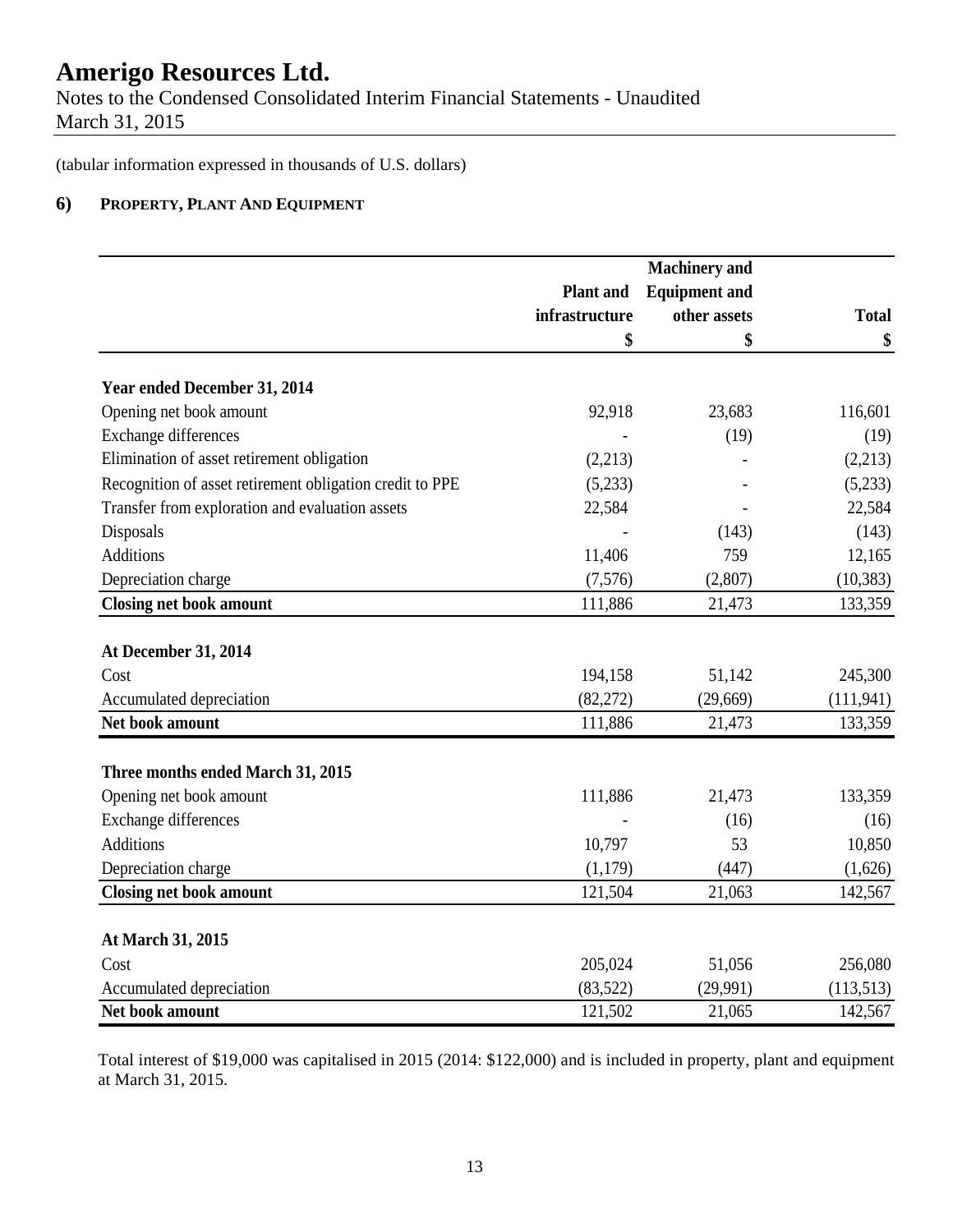Notes to the Condensed Consolidated Interim Financial Statements - Unaudited March 31, 2015

(tabular information expressed in thousands of U.S. dollars)

#### **7) BORROWINGS**

|                                                            | March 31,<br>2015<br>\$ | December 31,<br>2014<br>\$ |
|------------------------------------------------------------|-------------------------|----------------------------|
|                                                            |                         |                            |
| Cauquenes Expansion Loan (Note $7(a)$ )                    | 22,638                  |                            |
| Cauquenes Expansion VAT Facility (Note 7(b))               | 759                     |                            |
| Colihues Energia Working Capital Loan (Note 7(c))          | 197                     |                            |
|                                                            | 23,594                  |                            |
| Less short-term debt and current portion of long-term debt | 974                     |                            |
|                                                            | 22,620                  |                            |

a) On March 25, 2015, MVC closed a bank syndicate financing with Mandated Lead Arrangers Banco Bilbao Vizcaya Argentaria ("BBVA") and Export Development Canada ("EDC") for a loan facility (the "Cauquenes Expansion Loan") of up to \$64.4 million to be used in the expansion of MVC's operations for the processing of tailings from the Cauquenes deposit. Terms of the loan include interest at a fixed rate of 6.11% per annum during construction and 5.86% per annum thereafter for 75% of the facility, both fixed through the use of an interest rate swap (Note 8). The remaining 25% of the facility is subject to a variable rate based on the US Libor 6 month rate, which at March 31, 2015 was 4.15% per annum (and would be 3.90% per annum during operation). The Cauquenes Expansion Loan has a maximum repayment term of 5 years commencing in 2016 that may be shortened without penalty in accordance with the provisions of the finance agreement.

Initial funding of \$23.6 million was received in Q1-2015. MVC incurred due diligence, bank fees and legal costs of \$2.4 million, of which \$894,000 were recognized as transaction costs in Q1-2015, based on the percentage of funds drawn in the quarter. The remaining \$1.5 million were recognized as prepaid finance expenses at March 31, 2015, and will be transferred to transaction costs in the same proportion as funds are drawn from the facility. Transaction costs will be amortized over the term of the loan using the effective interest rate method. MVC has provided security for the Cauquenes Expansion Loan in the form of a charge on all of MVC's assets, and MVC is subject to certain bank covenants to be measured semi-annually starting on December 31, 2015. Interest on the loan will be fully capitalized during construction and commissioning. The balance of the loan (net of transaction costs) and accrued interest at March 31, 2015 was \$22.6 million (December 31, 2014: \$nil).

- b) Also on March 25, 2015, MVC entered into a CLP 5,700 million (approximately \$9 million) loan facility with BBVA to finance the "IVA" (value added tax) expected to be incurred by MVC in connection with the Cauquenes expansion (the "VAT Facility"). The VAT Facility is due on or before June 30, 2016 and is subject to interest at a variable rate of the Chilean Association of Banks and Financial Institutions Tasa Bancaria ("TAB") plus 1.75%., which at March 31, 2015 was 5.47% per annum. Interest on the VAT Facility will be fully capitalized during construction and commissioning. The balance of the loan and accrued interest at March 31, 2015 was \$759,000 (December 31, 2014: \$nil).
- c) On March 24, 2015, Colihues Energía obtained from a Chilean bank a working capital loan of CLP 123 million (the equivalent of \$197,000 at the loan grant date) at an interest rate of 4.44% per annum. This loan has a term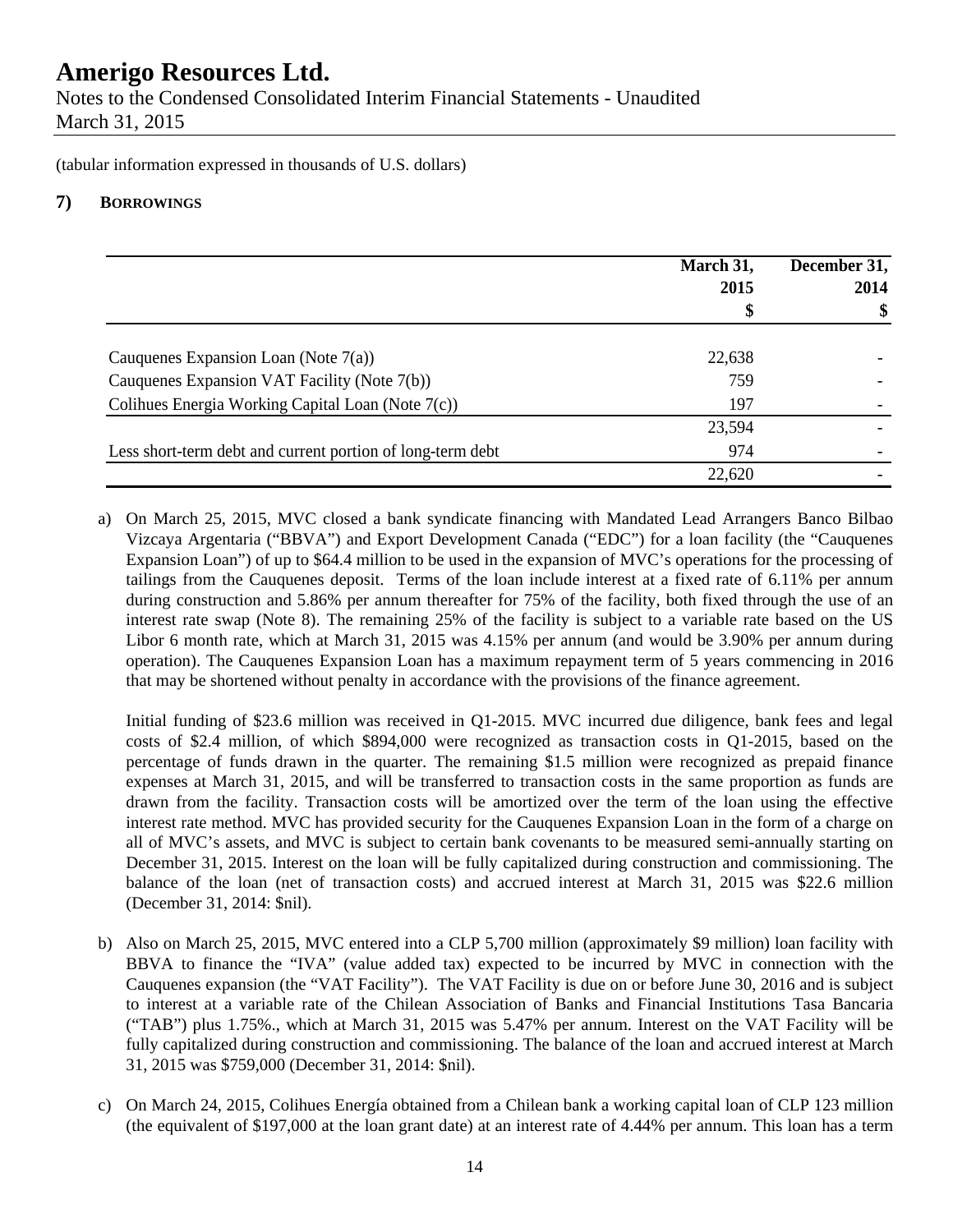(tabular information expressed in thousands of U.S. dollars)

to June 19, 2015. No security was provided in connection with the loan. The balance of the loan and accrued interest at March 31, 2015 was \$197,000 (December 31, 2014: \$nil).

- d) The Group has secured \$30.0 million in additional credit facilities for the expansion, including a \$17.0 million expansion support agreement with DET (Note 2), and a \$13.0 million standby line of credit from three Amerigo shareholders that may be drawn down at Amerigo's option if required. No security was provided in connection with these facilities and no funds had been drawn down from these facilities as of March 31, 2015.
- e) In July 2011 MVC entered into an agreement with a Chilean bank to secure a revolving working capital line of credit for up to \$20 million or its equivalent in CLP (the "Line of Credit"). The Line of Credit had a term to July 4, 2014. No funds were drawn down on the Line of Credit.

#### **8) INTEREST RATE SWAP**

Concurrently with the Cauquenes Expansion Loan (Note 7(a)), MVC entered into an interest rate swap ("IRS") with BBVA to fix 75% of the interest payable on that facility. MVC has recognized a fair value of \$955,000 at inception for the IRS, which is a prepaid finance expense and will be treated as transaction costs as funds are drawn from the facility. At March 31, 2015, MVC had recognized \$75,000 as transaction costs, and the balance of \$880,000 was recognized as a prepaid finance expense. The fair value of the IRS at March 31, 2015 was \$955,000 (December 31, 2014: \$nil).

#### **9) RELATED PARTY TRANSACTIONS**

a) Royalty Derivative to Related Parties

Amerigo holds its interest in MVC through Amerigo International Holdings Corp. ("Amerigo International").

Amerigo International is wholly-owned by the Company except for certain outstanding Class A shares which are owned indirectly by the Company's Chairman and Chief Executive Officer, an associate of the Chairman and Chief Executive Officer, a former director of the Company and an associate of that former director. The Class A shares were issued as part of a tax-efficient structure for the payment of the royalty (the "Royalty") granted in exchange for the transfer to the Company of an option to purchase MVC.

In accordance with the articles of Amerigo International, the holders of the Class A shares are not entitled to any dividend or to other participation in the profits of Amerigo International, except for a total royalty dividend, if declared by the directors of Amerigo International, in an amount equal to the amount of the Royalty.

The Royalty is calculated as follows:

- \$0.01 for each pound of copper equivalent produced from El Teniente tailings by MVC or any successor entity to MVC if the price of copper is under \$0.80, or
- \$0.015 for each pound of copper equivalent produced from El Teniente tailings by MVC or any successor entity to MVC if the price of copper is \$0.80 or more.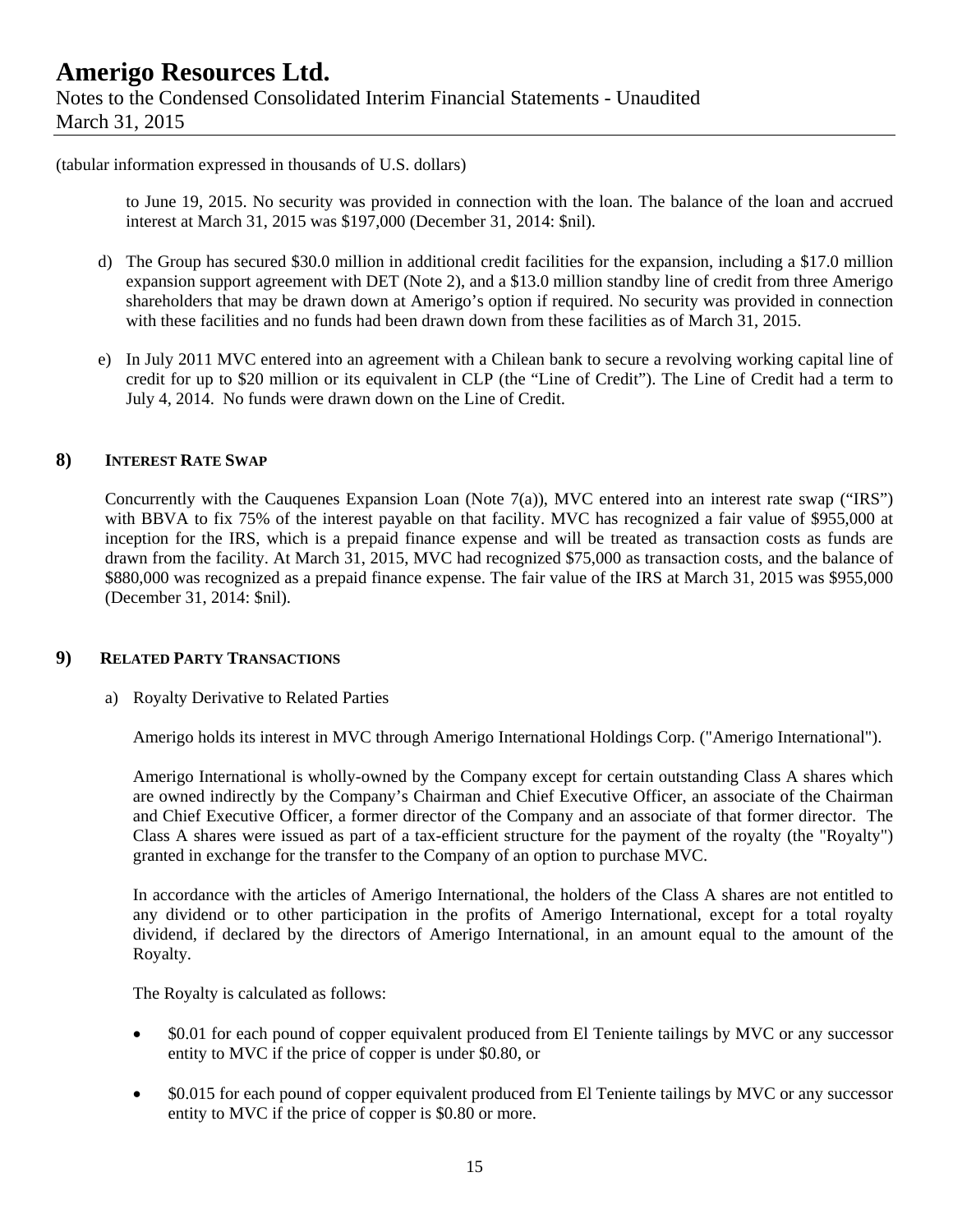(tabular information expressed in thousands of U.S. dollars)

The Royalty is a derivative financial instrument. This liability is measured at fair value, with changes in fair value recorded in profit for the period. The fair value of the liability at March 31, 2015 was \$12.0 million (December 31, 2014: \$11.0 million), with a current portion of \$993,000 (December 31, 2014: \$863,000) and a long-term portion of \$11.0 million (December 31, 2014: \$10.1 million).

The Royalty is paid as a royalty dividend on the Class A shares of Amerigo International. During Q1-2015, royalties totalling \$128,000 were paid or accrued to the Amerigo International Class A shareholders (Q1-2014: \$151,000). At March 31, 2015, \$40,000 of this amount remained payable (December 31, 2014: \$60,000).

The royalty derivative to related parties includes the royalty dividends described above and changes in fair value of the derivative. The fair value of the derivative increased by \$1.1 million in Q1-2015 (Q1-2014: reduction in fair value of \$106,000), for a total royalty derivative expense of \$1.2 million (Q1-2014: \$45,000).

b) Purchases of Goods and Services

The Company's related parties consist of companies owned by executive officers and directors, as follows:

 Nature of Transactions Zeitler Holdings Corp. Management Michael J. Kuta Law Corporation **Management** Management Delphis Financial Strategies Inc. Management

The Group incurred the following fees in connection with companies owned by executive officers and directors and in respect of salaries paid to an officer. Transactions have been measured at the exchange amount which is determined on a cost recovery basis.

|                              | Three months | Three months |
|------------------------------|--------------|--------------|
|                              | ended        | ended        |
|                              | March 31,    | March 31,    |
|                              | 2015         | 2014         |
|                              | S            | \$           |
| Salaries and management fees | 329          | 263          |

#### c) Key Management Compensation

The remuneration of directors and other members of key management during Q1-2015 and Q1-2014 were as follows: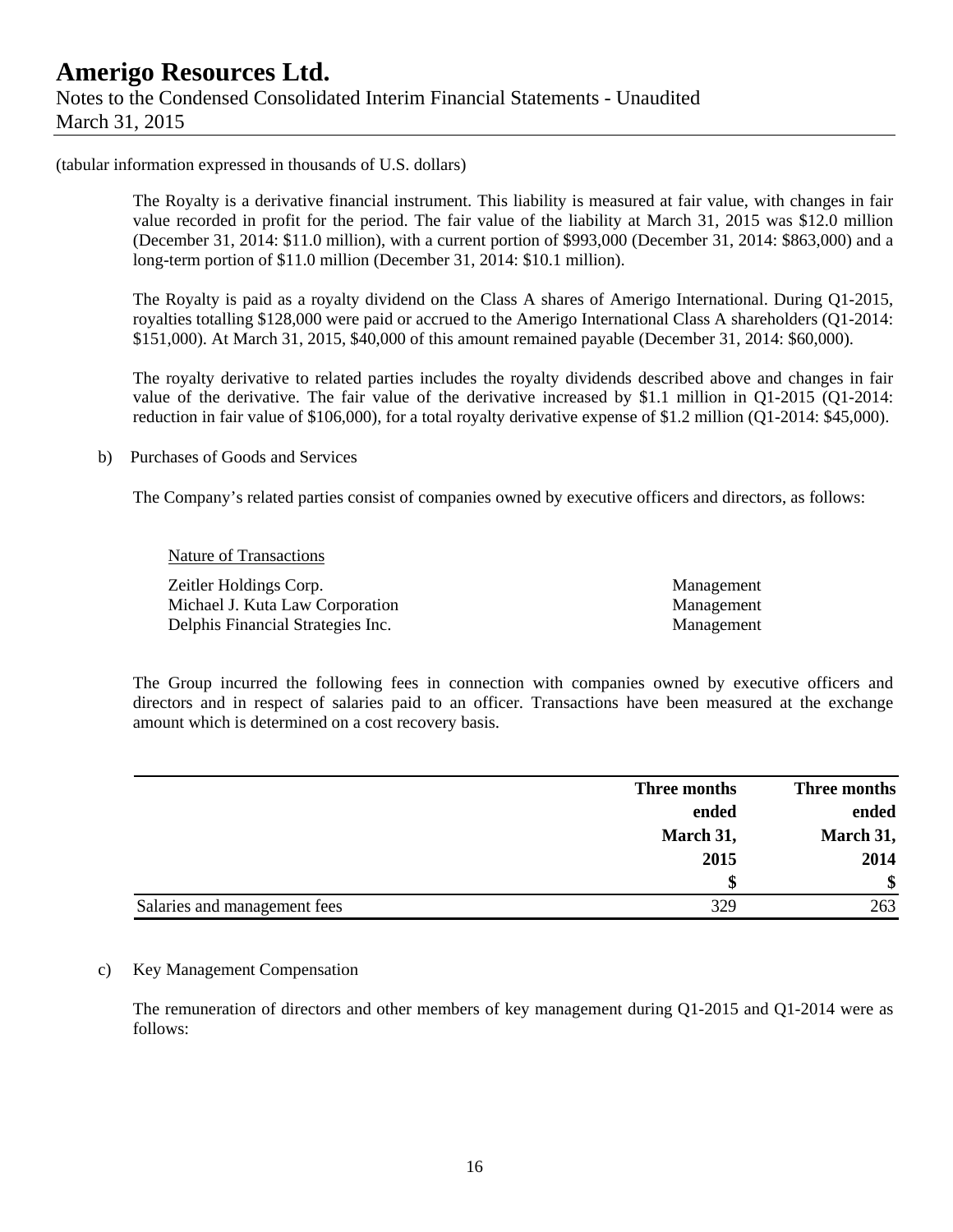Notes to the Condensed Consolidated Interim Financial Statements - Unaudited March 31, 2015

(tabular information expressed in thousands of U.S. dollars)

|                                | Three months<br>ended | Three months<br>ended |
|--------------------------------|-----------------------|-----------------------|
|                                | March 31,             | March 31,             |
|                                | 2015                  | 2014                  |
|                                | \$                    | \$                    |
| Management and directors' fees | 411                   | 363                   |
| Share-based payments           | 52                    |                       |
|                                | 463                   | 363                   |

Share-based payments are the fair value of options vested to key management personnel.

#### **10) EQUITY**

#### a) Share Capital

Authorised share capital consists of an unlimited number of common shares without par value.

#### b) Share Options

A total of 1,850,000 options were granted in Q1-2015 (2014: 3,500,000 options), with a weighted average fair value estimated at Cdn\$0.14 (2014: Cdn\$0.28) per option at the grant date based on the Black-Scholes optionpricing model using the following assumptions:

|                                 | 2015   | 2014   |  |
|---------------------------------|--------|--------|--|
|                                 | S      | \$     |  |
| Weighted average share price    | 0.37   | 0.44   |  |
| Weighted average exercise price | 0.37   | 0.44   |  |
| Dividend yield                  | 0%     | 0%     |  |
| Risk free interest rate         | 0.65%  | 1.59%  |  |
| Pre-vest forfeiture rate        | 0%     | 0%     |  |
| Expected life (years)           | 4.12   | 4.73   |  |
| Expected volatility             | 46.87% | 49.20% |  |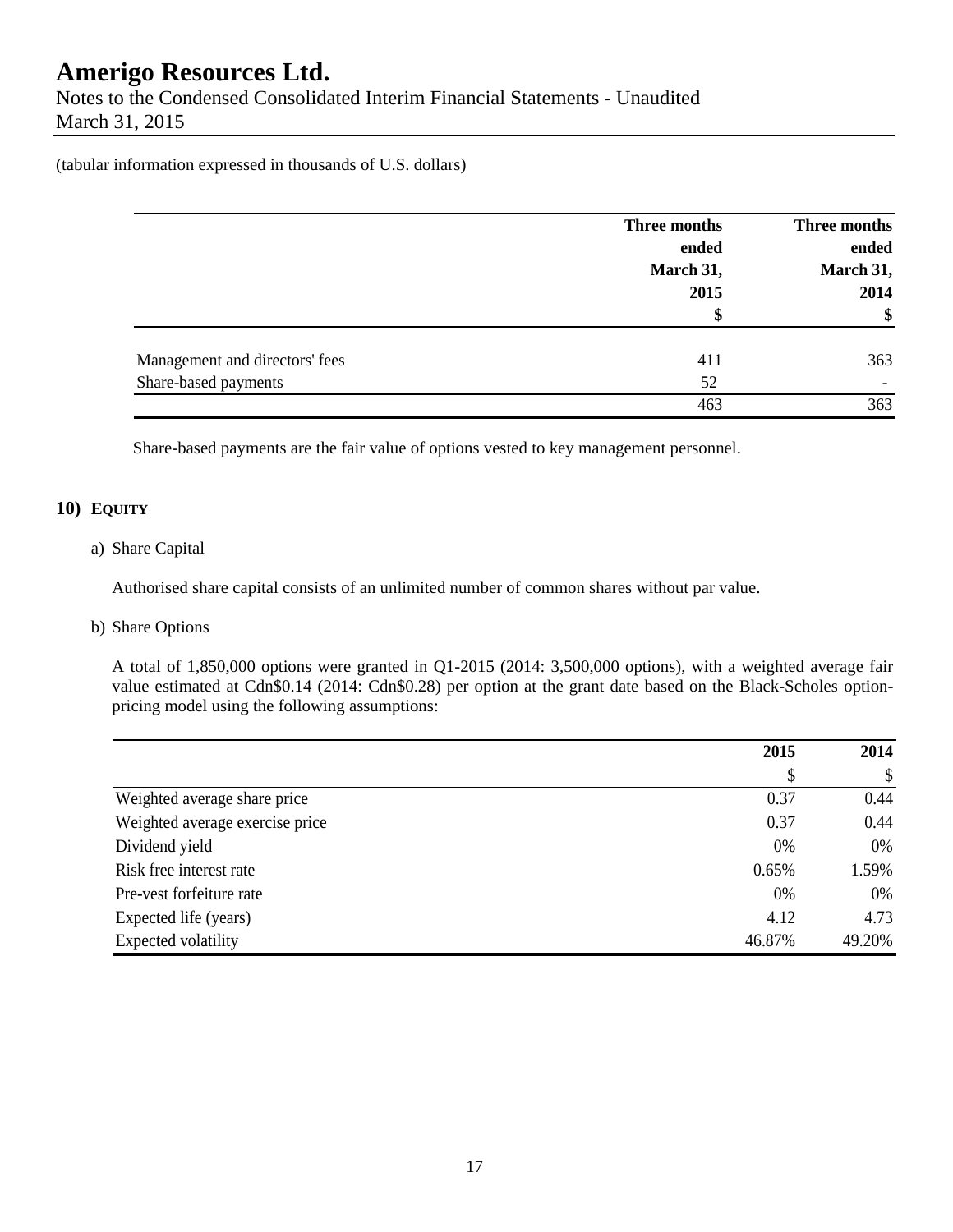Notes to the Condensed Consolidated Interim Financial Statements - Unaudited March 31, 2015

#### (tabular information expressed in thousands of U.S. dollars)

Outstanding share options:

|                        | March 31, 2015 |          | December 31, 2014 |          |
|------------------------|----------------|----------|-------------------|----------|
|                        |                | Weighted |                   | Weighted |
|                        |                | average  |                   | average  |
|                        |                | exercise |                   | exercise |
|                        | <b>Share</b>   | price    | <b>Share</b>      | price    |
|                        | options        | Cdn\$    | options           | Cdn\$    |
|                        |                |          |                   |          |
| At start of the period | 13,765,000     | 0.78     | 11,265,000        | 0.84     |
| Exercised              |                |          | (900,000)         | 0.31     |
| Expired                | (3,165,000)    | 0.70     | (100,000)         | 0.68     |
| Granted                | 1,850,000      | 0.37     | 3,500,000         | 0.44     |
| At end of the period   | 12,450,000     | 0.73     | 13,765,000        | 0.78     |
| Vested and exercisable | 11,062,500     | 0.78     | 13,765,000        | 0.78     |

For the 900,000 share options exercised during the year ended December 31, 2014, the weighted average closing share price at the date of exercise was Cdn\$0.46.

Information relating to share options outstanding at March 31, 2015 is as follows:

|               |                     |                     | Weighted       |                | Weighted<br>Average |
|---------------|---------------------|---------------------|----------------|----------------|---------------------|
|               |                     |                     | average        | Weighted       | remaining           |
|               |                     |                     | exercise price | average        | life                |
|               |                     |                     | on             | exercise price | of                  |
| Outstanding   | <b>Vested share</b> |                     | outstanding    | on vested      | outstanding         |
| share options |                     | options Price range | options        | options        | options             |
|               |                     | $Cdn$ \$            | Cdn\$          | Cdn\$          | (years)             |
|               |                     |                     |                |                |                     |
| 1,850,000     | 462,500             | $0.37 - 0.40$       | 0.37           | 0.37           | 4.99                |
| 3,500,000     | 3,500,000           | $0.41 - 0.48$       | 0.44           | 0.44           | 4.11                |
| 3,900,000     | 3,900,000           | $0.49 - 0.95$       | 0.73           | 0.73           | 1.98                |
| 600,000       | 600,000             | $0.96 - 1.22$       | 1.12           | 1.12           | 1.11                |
| 2,600,000     | 2,600,000           | $1.23 - 1.32$       | 1.32           | 1.32           | 0.92                |
| 12,450,000    | 11,062,500          |                     | 0.73           | 0.78           | 2.77                |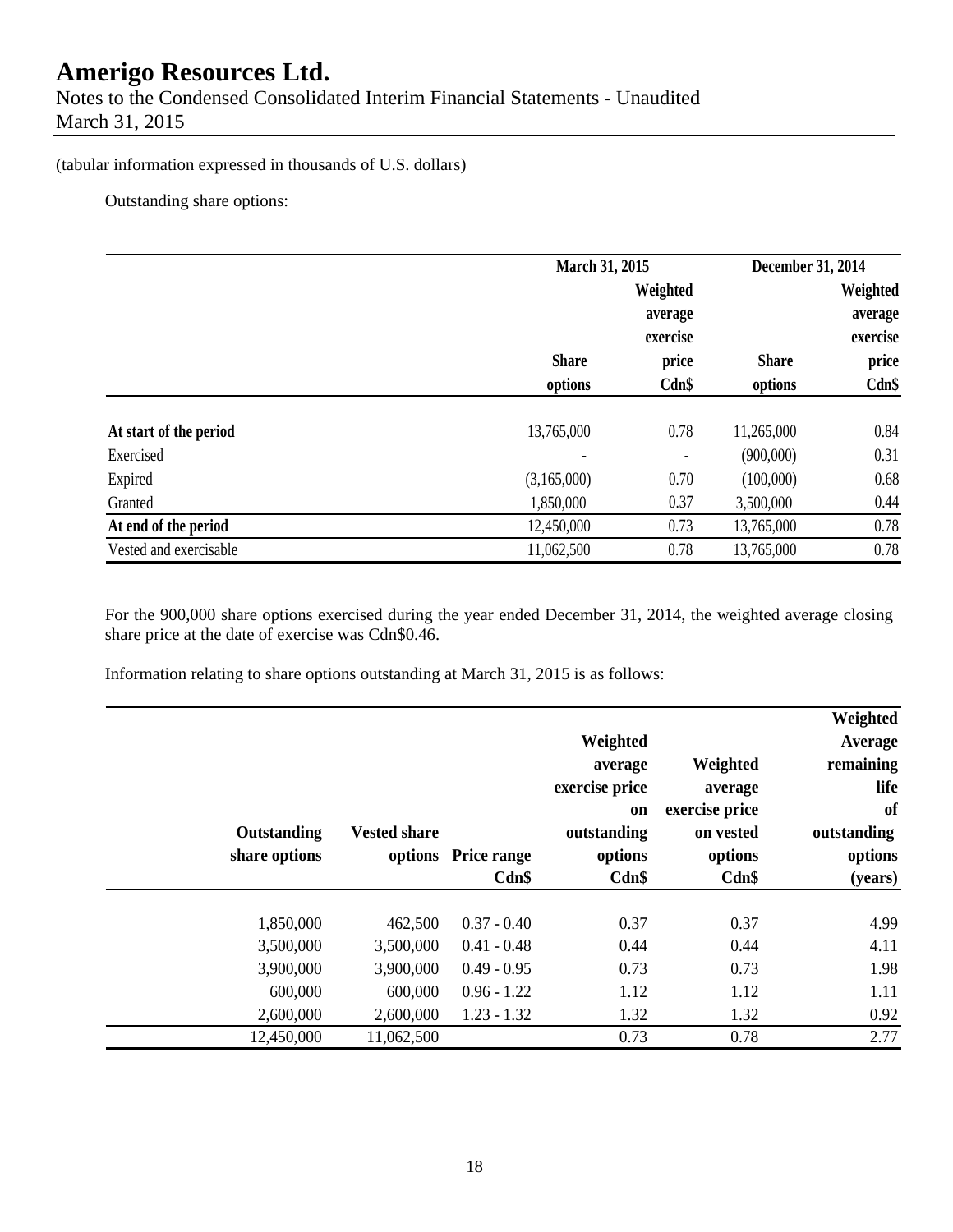Notes to the Condensed Consolidated Interim Financial Statements - Unaudited March 31, 2015

#### (tabular information expressed in thousands of U.S. dollars)

Further information about share options is as follows:

|                               |           | Three months ended |  |
|-------------------------------|-----------|--------------------|--|
|                               | March 31, | March 31,          |  |
|                               | 2015      | 2014               |  |
|                               |           |                    |  |
|                               |           |                    |  |
| Total compensation recognized | 53        |                    |  |

#### c) Loss per Share

i) Basic

Basic loss per share is calculated by dividing the (loss)/profit attributable to equity owners of the Company by the weighted average number of shares in issue during the period excluding shares purchased by the Company and held as treasury shares.

|                                   | March 31,<br>2015<br>\$ | March 31,<br>2014<br>\$ |
|-----------------------------------|-------------------------|-------------------------|
| Loss for the period               | (4,063)                 | (389)                   |
| Weighted average number of shares | 173,610,629             | 172,432,038             |
| Basic loss per share              | (0.02)                  | 0.00                    |

#### ii) Diluted

Diluted loss per share is calculated by adjusting the weighted average number of shares outstanding to assume conversion of all potentially dilutive shares. Potentially dilutive shares relate to the exercise of outstanding share purchase options.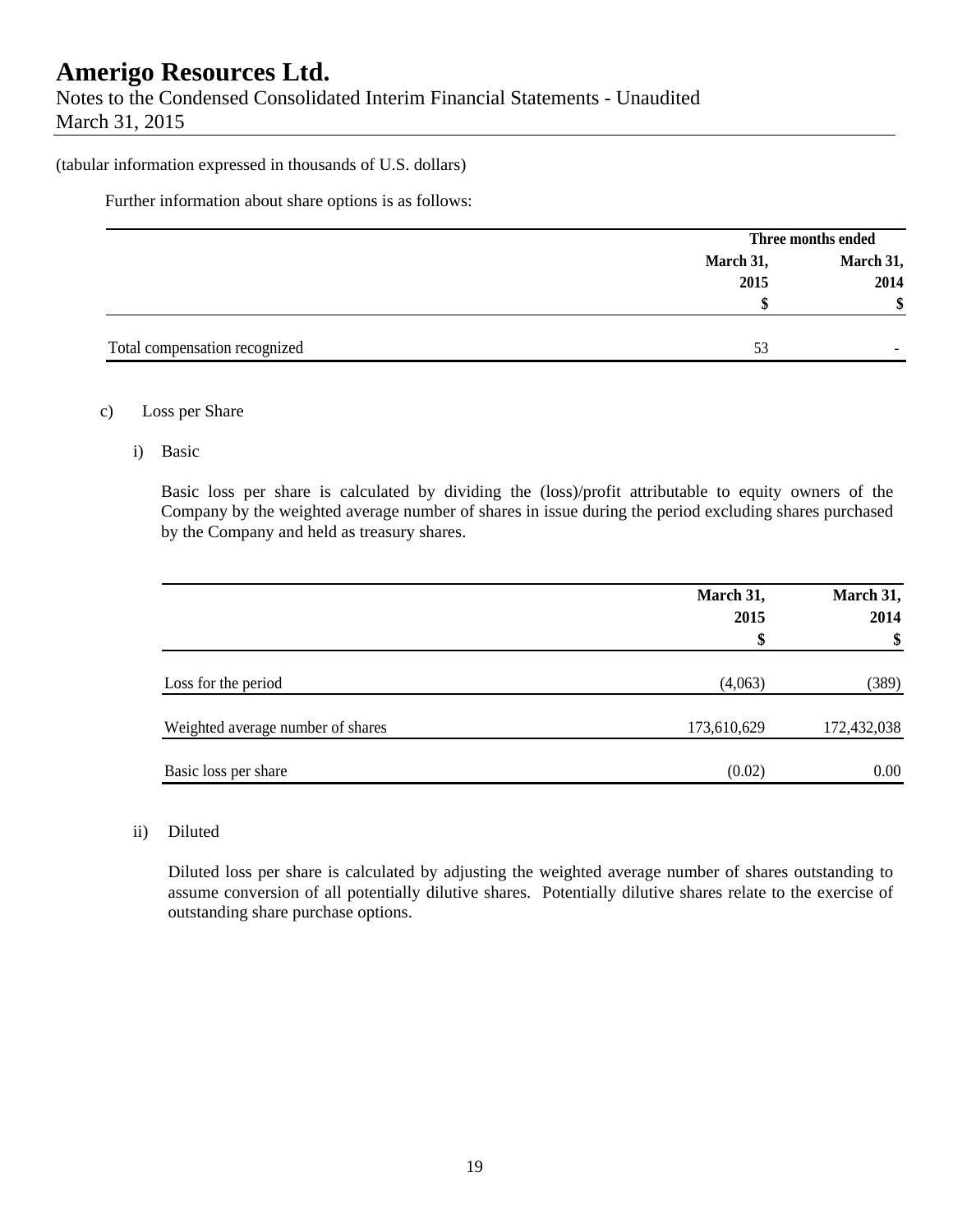Notes to the Condensed Consolidated Interim Financial Statements - Unaudited March 31, 2015

(tabular information expressed in thousands of U.S. dollars)

|                                                                                       | March 31,<br>March 31,   |             |  |
|---------------------------------------------------------------------------------------|--------------------------|-------------|--|
|                                                                                       | 2015                     | 2014        |  |
|                                                                                       |                          |             |  |
| Loss for the period                                                                   | (4,063)                  | (389)       |  |
| Weighted average number of ordinary shares in issue<br>Effect of dilutive securities: | 173,610,629              | 172,432,038 |  |
| Share options                                                                         | $\overline{\phantom{a}}$ |             |  |
| Weighted average diluted shares outstanding                                           | 173,610,629              | 172,432,038 |  |
| Diluted loss per share                                                                | (0.02)                   | 0.00        |  |

The number of anti-dilutive securities excluded from the diluted loss per share calculation in Q1-2015 was 1,850,000 share options (Q1-2014: 378,889).

#### **11) SEGMENT INFORMATION**

Operating segments are based on the reports reviewed by the board of directors that are used to make strategic decisions. The Group has one operating segment, the production of copper concentrates under a tolling agreement with DET (Note 2).

The geographic distribution of non-current assets is as follows:

|        |           | Property, plant and equipment |           | Other        |  |
|--------|-----------|-------------------------------|-----------|--------------|--|
|        | March 31, | December 31,                  | March 31, | December 31, |  |
|        | 2015      | 2014                          | 2015      | 2014         |  |
| Chile  | 142,392   | 133,161                       | 6,138     | 6,203        |  |
| Canada | 175       | 198                           | -         |              |  |
|        | 142,567   | 133,359                       | 6,138     | 6,203        |  |

All of the Group's revenue originates in Chile.

In Q1-2015, revenue from one customer represented 98% of the Group's reported revenue (2014: 95%).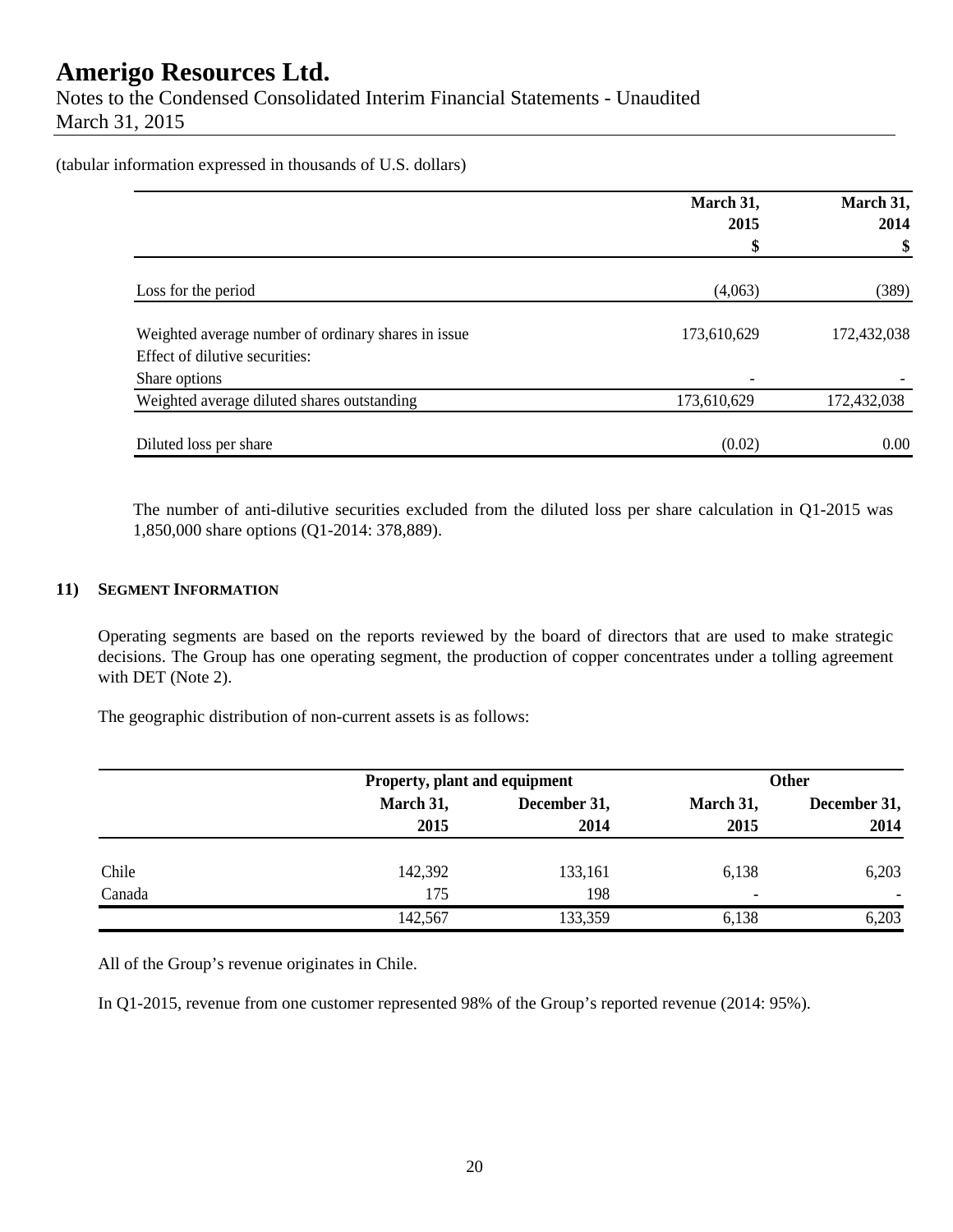Notes to the Condensed Consolidated Interim Financial Statements - Unaudited March 31, 2015

(tabular information expressed in thousands of U.S. dollars)

#### **12) REVENUE**

Revenue consists of the following:

|                                     | Three months ended | Three months ended |
|-------------------------------------|--------------------|--------------------|
|                                     | <b>March</b>       | March 31,          |
|                                     | 2015               | 2014               |
|                                     | \$                 | \$                 |
|                                     |                    |                    |
| El Teniente tolling fees            | 23,279             |                    |
| Gross copper sales                  |                    | 33,362             |
| Smelter, refinery and other charges | (3,535)            | (3,672)            |
| El Teniente royalties               | (4,202)            |                    |
| Transportation                      | (290)              |                    |
|                                     | 15,252             | 29,690             |
| Molybdenum and other revenue        | 2,404              | 2,680              |
|                                     | 17,656             | 32,370             |

MVC has entered into an agreement pursuant to which it delivers to DET all the copper concentrates produced during the period from January 1, 2015 to December 31, 2022 under a "maquila" or tolling arrangement (Note 2). Accordingly, MVC's revenue for the delivery of copper concentrates to DET is now recognized as a tolling fee and is reported as a component of revenue, net of royalties to DET and transportation costs. In prior years, the nature of the agreements with Enami and DET required royalties to DET and transportation costs to be reported as components of production costs. This revenue is recognized when the tolling process has been completed.

Revenue from the sale of copper (until December 31, 2014) and molybdenum concentrates is recognized when the rights and obligations of ownership pass to the customer and the price is reasonably determinable.

MVC's compensation is determined in accordance with annual industry benchmarks for pricing terms and treatment and refining charges, and in 2015 is based on the average copper market price for the third month following the production of copper concentrates under the tolling agreement ( $(M+3)$ ).

When final tolling fees or prices are determined by quoted market prices in a period subsequent to the date of provision of tolling services or sale, tolling fees or prices are determined on a provisional basis at the date of completion of tolling or sale and revenues are recorded based on forward prices. Adjustments are made to the tolling fee or sale price in subsequent periods based on movements in quoted market prices up to date of the final pricing. Under these circumstances, the value of MVC's amounts receivable changes as the underlying commodity market prices vary. This adjustment mechanism has the characteristics of a derivative. Accordingly, the fair value of the receivables are adjusted each reporting period by reference to forward market prices and changes in fair value are recorded as a component of revenue. In a period of rising prices, not only will MVC record higher revenue for deliveries in the period, but it will also record favourable adjustments to revenue for tolling services or copper and molybdenum concentrates delivered in the prior period. Similarly, in a period of declining prices, MVC will record lower revenues for current deliveries and negative adjustments to revenue for prior period tolling services or deliveries.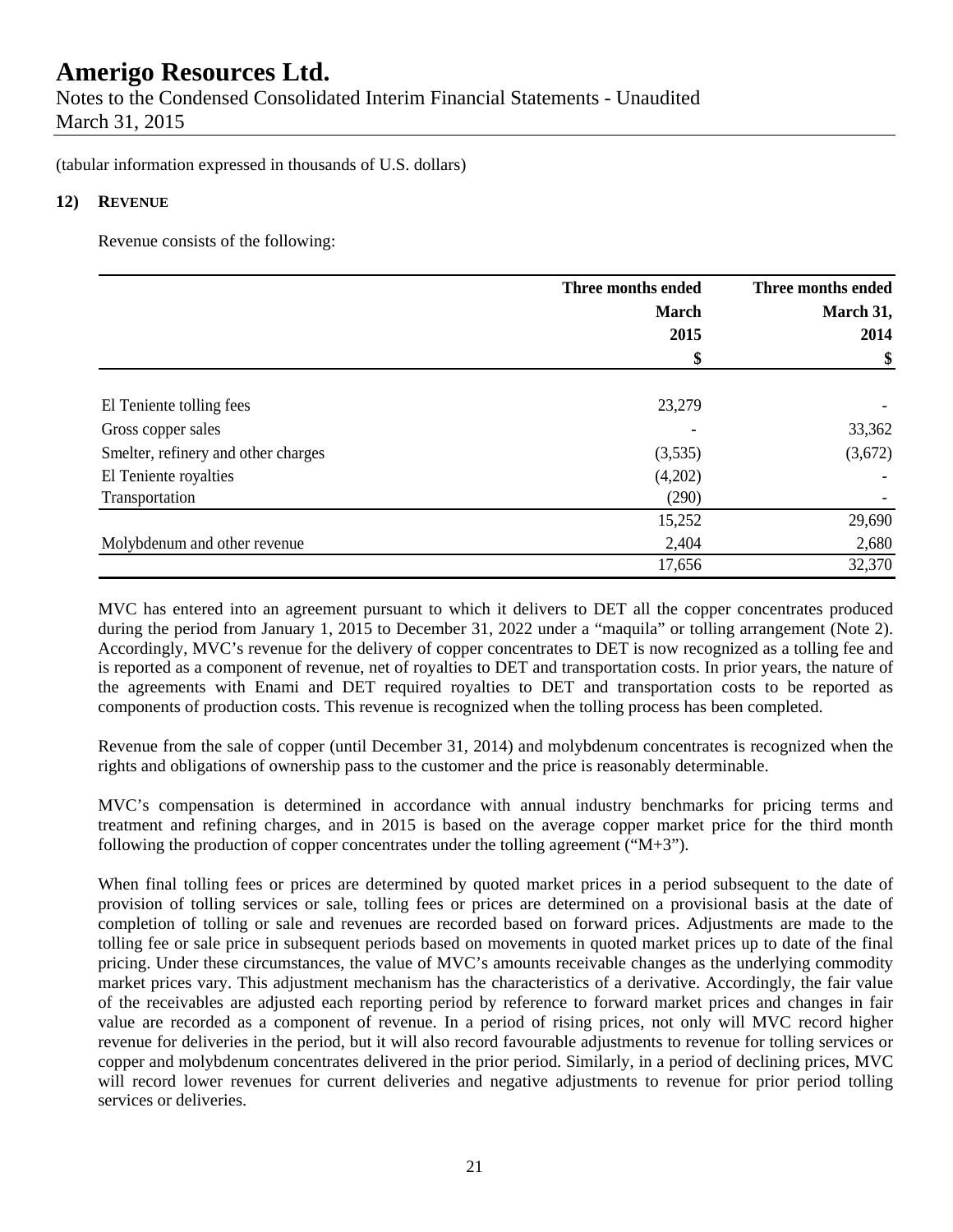### **Amerigo Resources Ltd.**  Notes to the Condensed Consolidated Interim Financial Statements - Unaudited March 31, 2015

(tabular information expressed in thousands of U.S. dollars)

Molybdenum produced by MVC is predominantly sold under a written sales agreement with Chile's Molibdenos y Metales S.A. ("Molymet"). In 2015, the sale price to Molymet is the average market price for the third month following delivery ("M+3"). MVC shut down its molybdenum plant in response to weak molybdenum prices effective April 1, 2015.

#### **13) EXPENSES BY NATURE**

a) Tolling and production costs consists of the following:

|                               | Three months ended | Three months ended |
|-------------------------------|--------------------|--------------------|
|                               | <b>March</b>       | March 31,          |
|                               | 2015               | 2014               |
|                               | \$                 | \$                 |
|                               |                    |                    |
| Tolling/production costs      | 16,226             | 19,001             |
| El Teniente royalties         |                    | 6,421              |
| Depreciation and amortization | 1,681              | 4,738              |
| Transportation costs          |                    | 355                |
| Administration                | 1,063              | 1,191              |
|                               | 18,970             | 31,706             |

b) General and administration expenses consist of the following:

|                                                                       | Three months ended | Three months ended |
|-----------------------------------------------------------------------|--------------------|--------------------|
|                                                                       | <b>March</b>       | March 31,          |
|                                                                       | 2015               | 2014               |
|                                                                       | \$                 | \$                 |
| Office and general expenses                                           | 308                | 419                |
| Salaries, management and professional fees                            | 567                | 538                |
| Share-based payment compensation                                      | 53                 |                    |
| Royalty derivative to related parties including changes in fair value | 1,224              | 45                 |
|                                                                       | 2,152              | 1,002              |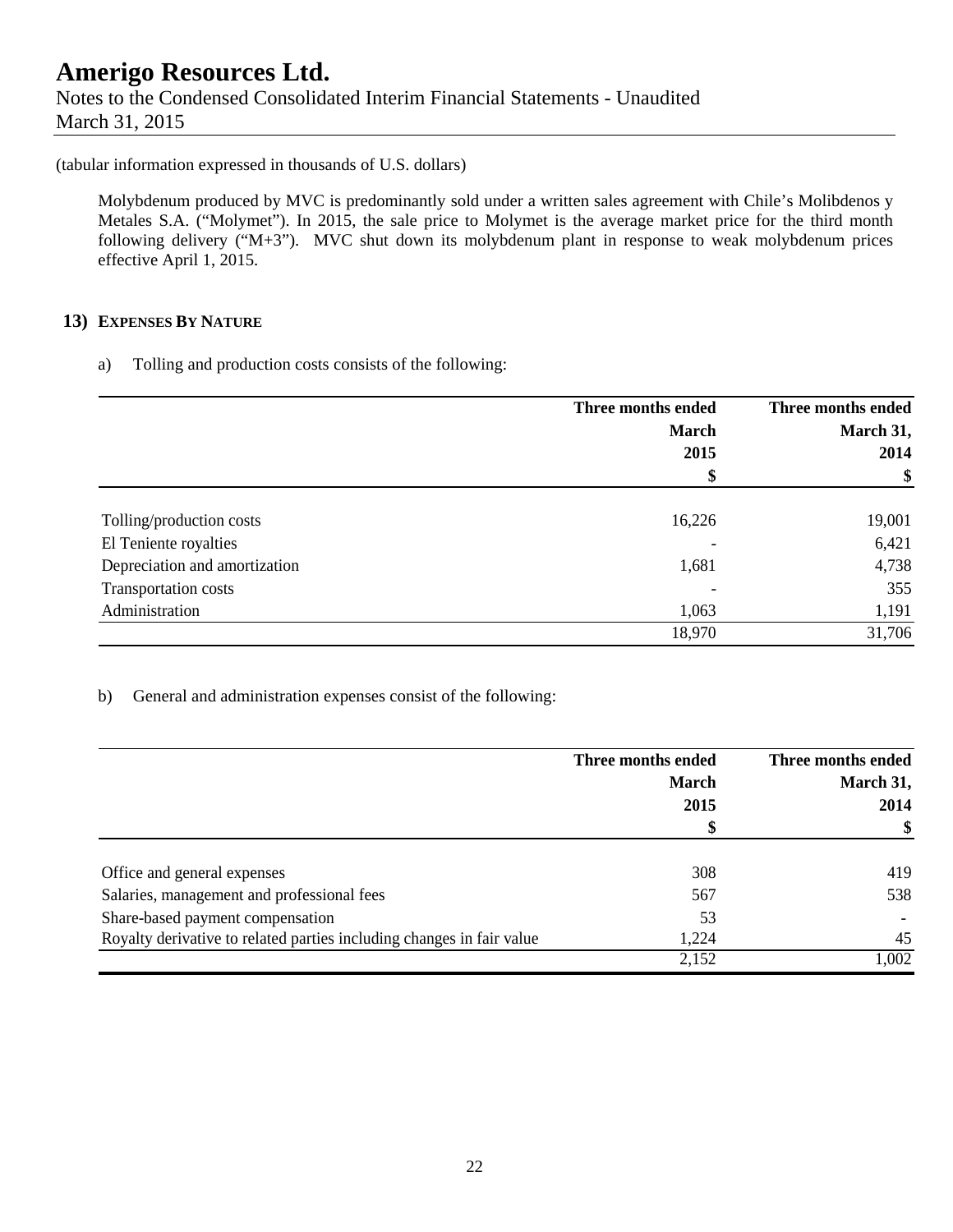Notes to the Condensed Consolidated Interim Financial Statements - Unaudited March 31, 2015

#### (tabular information expressed in thousands of U.S. dollars)

#### c) Other expenses (gains) consist of the following:

|                                 | Three months ended<br>March 31,<br>2015 | Three months ended<br>March 31,<br>2014 |
|---------------------------------|-----------------------------------------|-----------------------------------------|
|                                 |                                         | \$                                      |
| Foreign exchange expense (gain) | 489                                     | (197)                                   |
| Impairment charge               | 42                                      |                                         |
| Other gains                     | (66)                                    | (80)                                    |
|                                 | 465                                     | (277)                                   |

#### d) Finance expense consists of the following:

|                                            | Three months ended       | Three months ended |
|--------------------------------------------|--------------------------|--------------------|
|                                            | March 31,                | March 31,          |
|                                            | 2015                     | 2014               |
|                                            | ъĐ                       | \$                 |
| Interest charges                           | 430                      | 54                 |
| Asset retirement obligation accretion cost | $\overline{\phantom{0}}$ | 95                 |
|                                            | 430                      | 149                |

#### **14) SUPPLEMENTARY CASH FLOW INFORMATION**

|                                                                                 | 2015<br>\$ | 2014<br>\$ |
|---------------------------------------------------------------------------------|------------|------------|
|                                                                                 |            |            |
| Interest and taxes paid<br>(a)                                                  |            |            |
| Interest paid                                                                   |            | 39         |
| Income taxes paid                                                               | 513        | 576        |
| $(b)$ Other                                                                     |            |            |
| Increase (decrease) in accounts payable related to the acquisition of plant and | 2,117      | (531)      |
| equipment                                                                       |            |            |
| Cash paid during the year for royalty dividends to related parties              | 147        | 151        |

c) At March 31, 2015, cash of \$900,000 was restricted to be used exclusively in connection with payments associated with the Cauquenes expansion.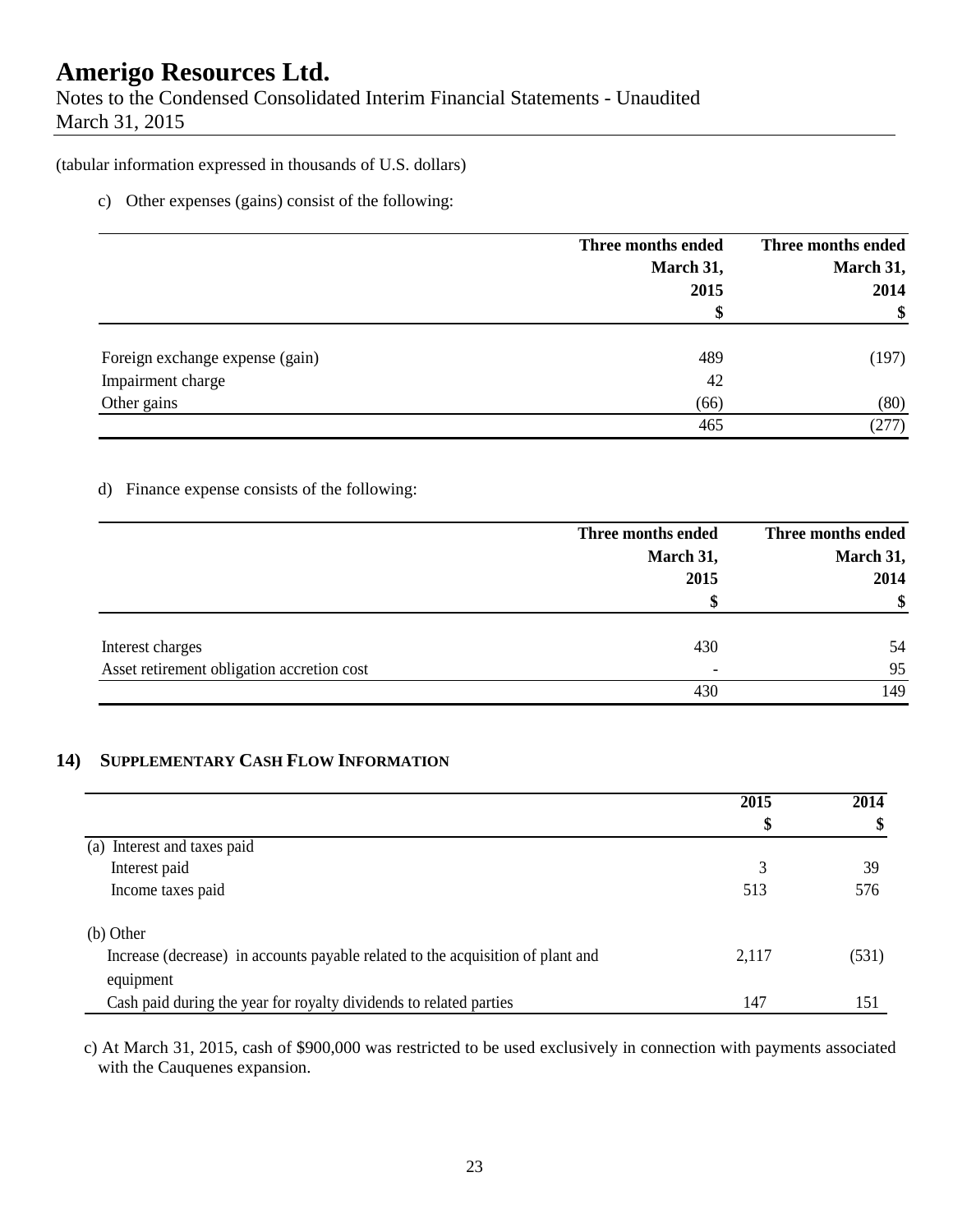Notes to the Condensed Consolidated Interim Financial Statements - Unaudited March 31, 2015

(tabular information expressed in thousands of U.S. dollars)

#### **15) FAIR VALUE MEASUREMENT**

Certain of the Group's financial assets and liabilities are measured at fair value on a recurring basis and classified in their entirety based on the lowest level of input that is significant to the fair value measurement. The fair value hierarchy has three levels that prioritize the inputs to valuation techniques used to measure fair value, with Level 1 inputs having the highest priority. The levels and valuation techniques used to value the Group's financial assets and liabilities are the following:

- Level 1 Unadjusted quoted prices in active markets for identical assets and liabilities that the Company can access at the measurement date. The Group values its investments using quoted market prices in active markets.
- $\bullet$  Level 2 Inputs other than quoted prices included within Level 1 that are observable for the asset or liability directly or indirectly. The Group's copper and molybdenum trade receivables are embedded derivatives in circumstances when the value of these receivables changes as underlying commodity market prices vary. The fair values of these receivables are adjusted each reporting period by reference to forward market prices and changes in fair value are recorded as a component of revenue.
- Level 3 Significant unobservable inputs that are not based on observable market data. The Company includes the royalty derivative to related parties in Level 3 of the fair value hierarchy because it is not tradable or associated with observable price transparency. Management reviews the fair value of this derivative on a quarterly basis based on management's best estimates, which are unobservable inputs. Fair value is calculated by applying the discounted cash flow approach on a valuation model that considers the present value of the net cash flows expected to be paid as royalties to related parties (Note 9(a)).

|                                       | Level 1 | Level 2 | Level 3<br>\$ | <b>Total</b><br>\$ |
|---------------------------------------|---------|---------|---------------|--------------------|
|                                       | \$      | \$      |               |                    |
| March 31, 2015                        |         |         |               |                    |
| Investments                           | 1,592   |         |               | 1,592              |
| Trade and other receivables           |         | 1,663   |               | 1,663              |
| Interest rate swap                    |         | 0       | (955)         | (955)              |
| Royalty derivative to related parties |         |         | (12,036)      | (12,036)           |
|                                       | 1,592   | 1,663   | (12,991)      | (9, 736)           |
|                                       | Level 1 | Level 2 | Level 3       | <b>Total</b>       |
|                                       | \$      | \$      | \$            | \$                 |
| December 31, 2014                     |         |         |               |                    |
| Investments                           | 2,011   |         |               | 2,011              |
| Trade and other receivables           |         | 950     |               | 950                |
| Royalty derivative to related parties |         |         | (10,959)      | (10, 959)          |
|                                       | 2,011   | 950     | (10, 959)     | (7,998)            |